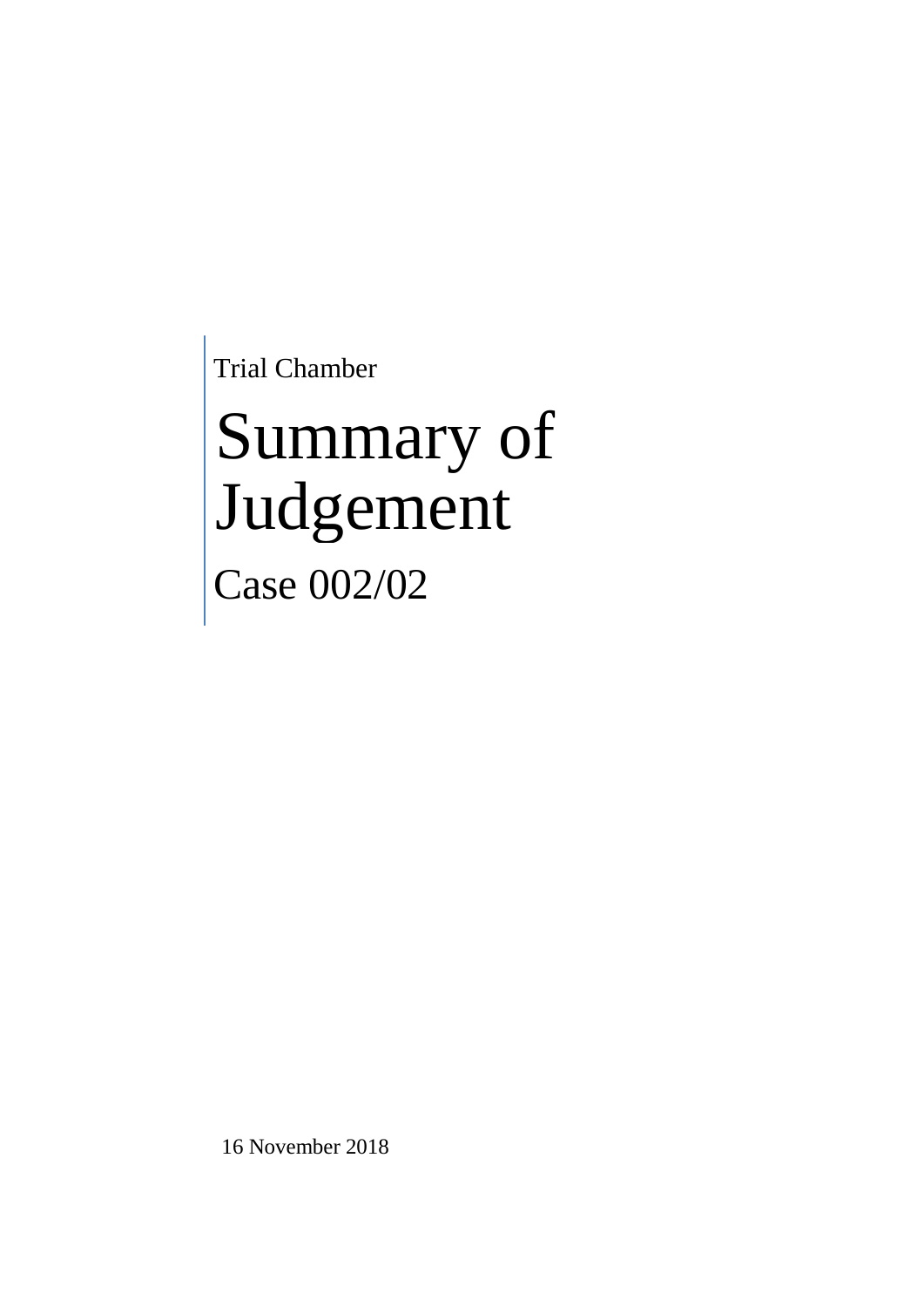# **TABLE OF CONTENTS**

| 1.1.     |  |
|----------|--|
| 1.2.     |  |
| 1.3.     |  |
| 131      |  |
| 1.3.2.   |  |
| 1.3.3.   |  |
| 1.3.4.   |  |
| 1.3.4.1. |  |
| 1.3.4.2. |  |
| 1.3.4.3. |  |
| 1.3.4.4. |  |
| 1.3.5.   |  |
| 1.3.6.   |  |
| 14       |  |
| 1.4.1.   |  |
|          |  |
| 1.5.     |  |
| 1.6.     |  |
|          |  |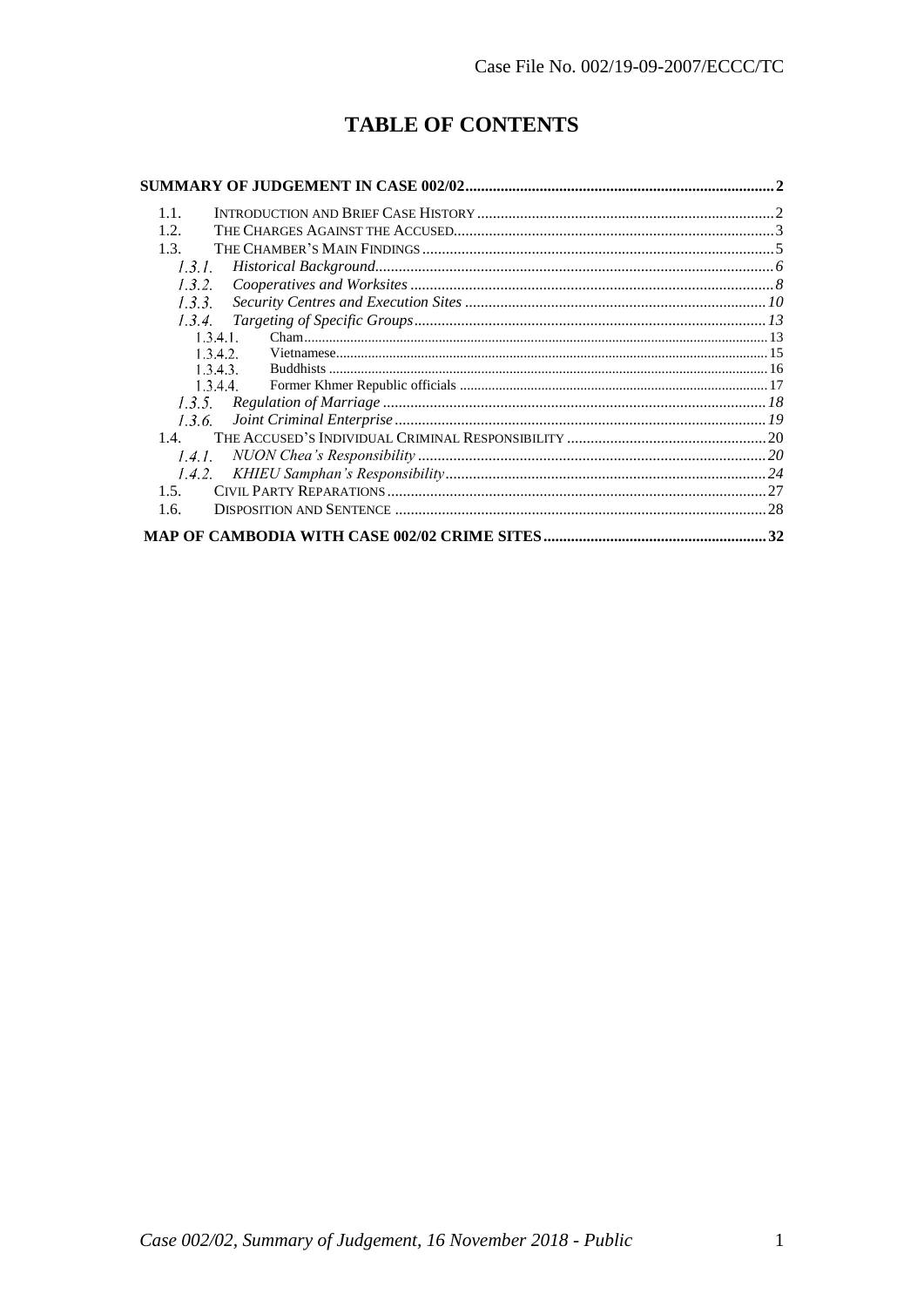## <span id="page-2-0"></span>**SUMMARY OF JUDGEMENT IN CASE 002/02**

## <span id="page-2-1"></span>**1.1. Introduction and Brief Case History**

1. The following is a summary of the Trial Chamber's Judgement in Case 002/02. The only authoritative account of the findings is contained in the full written Judgement, which will be made available in Khmer, English and French in due course. As a preliminary matter, the Chamber notes that the Parties raised, among others, issues regarding notice of the charges and scope of the trial in Case 002/02. The Chamber addresses these submissions in detail in the full written version of the Judgement.

2. Case 002 concerns the responsibility of NUON Chea and KHIEU Samphan for crimes committed in Democratic Kampuchea between 17 April 1975 and 6 January 1979. Following the issuance of the Closing Order by the Co-Investigating Judges on 15 September 2010, concluding almost three years of judicial investigations, NUON Chea and KHIEU Samphan were brought to trial. This case originally included two other Accused, IENG Thirith and IENG Sary. In 2011, the proceedings against IENG Thirith were stayed and the charges against her severed from the case after she was found unfit to stand trial due to a progressive, dementing disease. She died in 2015. Her husband IENG Sary died two years earlier in 2013. Their deaths extinguished all criminal and civil actions against them before the ECCC.

3. The Initial Hearing in Case 002 was held from 27 to 30 June 2011. In September 2011, the Chamber severed the proceedings in Case 002 into a series of smaller trials because of the size and complexity of the Closing Order and the age and health of the Accused. The Chamber limited the scope of the first trial in Case 002 (referred to since as "Case 002/01") to crimes against humanity alleged to have been committed: first, during the evacuation of Phnom Penh on 17 April 1975 (referred to as "movement of population (phase one)"); second, during movements of population in other regions of Cambodia from September 1975 until December 1977 (referred to as "movement of population (phase two)"); and finally, regarding alleged executions of former Khmer Republic officials at Tuol Po Chrey. The Chamber limited the scope of the second trial in Case 002 (referred to since as "Case 002/02") to crimes against humanity, grave breaches of the Geneva Conventions of 1949 and genocide alleged to have been committed at a number of cooperatives, worksites, security centres and execution sites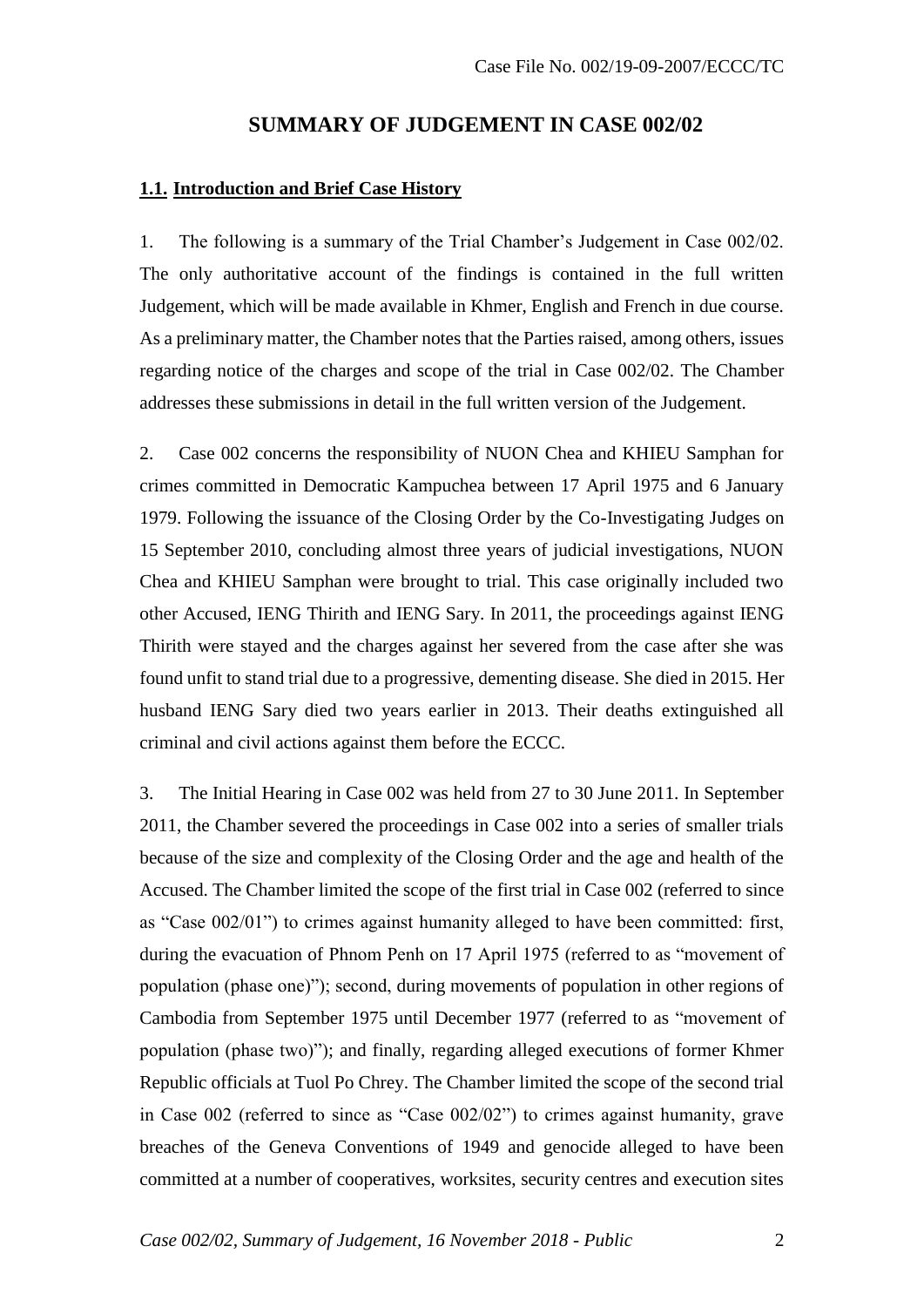(including S-21 Security Centre and Choeung Ek), in relation to the targeting of specific groups, namely the Cham, the Vietnamese, Buddhists and former Khmer Republic officials, the regulation of marriage, and within the context of the armed conflict with Vietnam. On 27 February 2017, the Chamber terminated the proceedings concerning all facts set out in the Closing Order not included in Case 002/01 or Case 002/02.

4. On 17 October 2014, the Chamber opened the substantive hearings in Case 002/02. Over the course of 24 months of evidentiary hearings, the Chamber heard the testimony of 185 individuals, including 114 fact witnesses, 63 Civil Parties and 8 experts. Close to 5,000 evidentiary documents were subjected to examination and admitted, totalling over 82,000 pages over the three official languages in Case 002/02 alone. In light of Cases 002/01 and 002/02 sharing a Case File, this brought the grand total of evidentiary documents to more than 10,000, totalling over 304,000 pages. The hearing of evidence in Case 002/02 concluded on 11 January 2017 after 274 hearing days. Closing arguments took place in June 2017.

## <span id="page-3-0"></span>**1.2. The Charges Against the Accused**

5. During the period from 17 April 1975 to 6 January 1979, NUON Chea is alleged to have served as Deputy Secretary of the Communist Party of Kampuchea (hereinafter referred to as "CPK"), a full-rights member of the CPK Central and Standing Committees, Chairman of the People's Representative Assembly and, on occasion, Acting Prime Minister of the Democratic Kampuchea government. KHIEU Samphan allegedly held various positions in the CPK and Democratic Kampuchea, including President of the State Presidium. He is also alleged to have been Chairman of Political Office 870 and a member of the CPK Standing Committee.

6. It is charged that both Accused committed several crimes against humanity, grave breaches and genocide by participating in a joint criminal enterprise (hereafter "JCE"). The JCE's common purpose, which the Accused are said to have shared with other senior leaders such as CPK Secretary POL Pot, the army's General Staff Chairman SON Sen and Zone Secretary RUOS Nhim, was allegedly to implement rapid socialist revolution in Cambodia through a "great leap forward" and to defend the Party against enemies by whatever means necessary. It is further charged that, in order to achieve this common purpose, the Accused designed, together with the other JCE participants,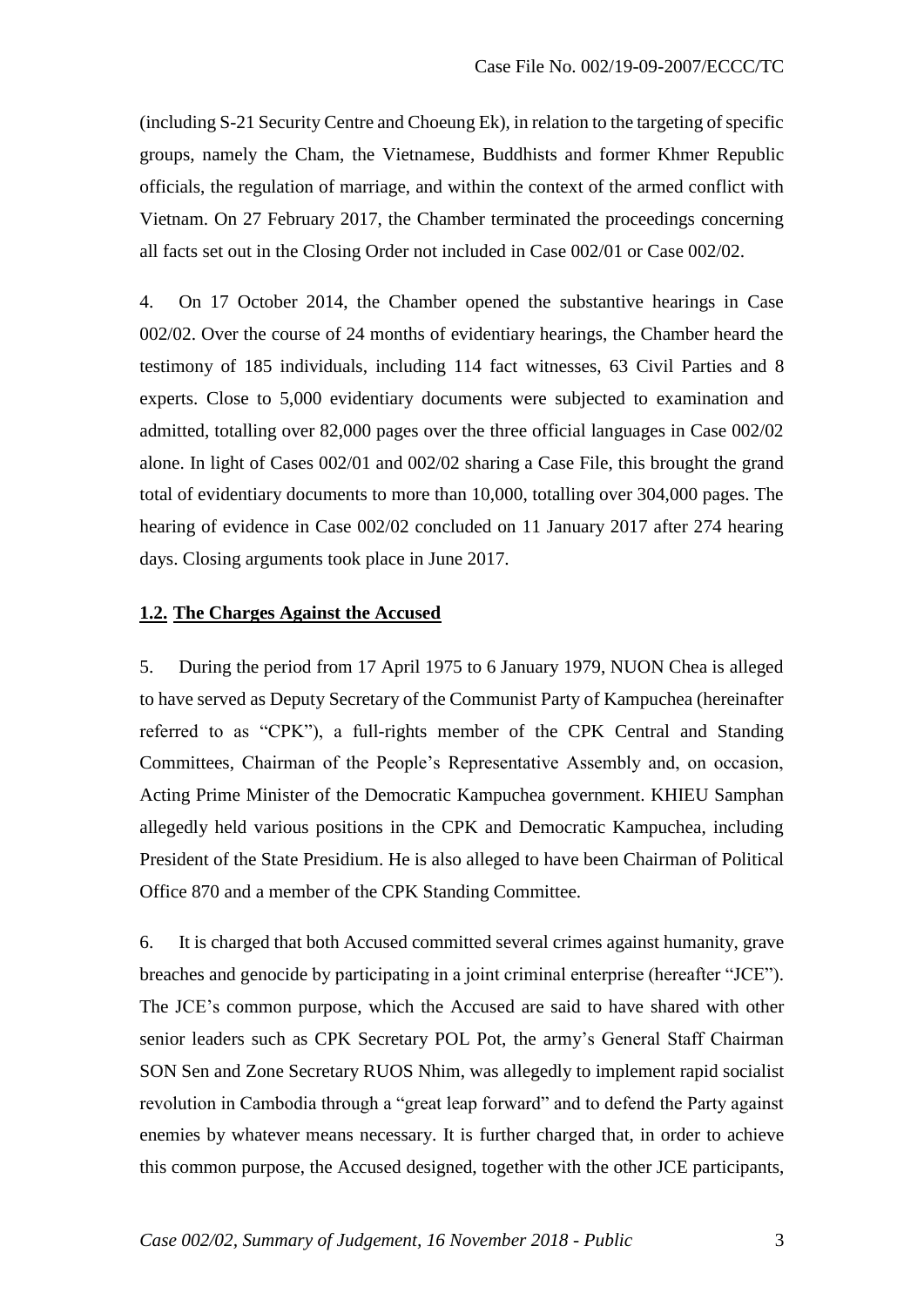five policies, the implementation of which resulted in and/or involved the crimes charged in Case 002/02 and which the Accused intended to be committed. These policies were: (1) the repeated movement of the population from towns and cities to rural areas, as well as from one rural area to another; (2) the establishment and operation of cooperatives and worksites; (3) the establishment and operation of security centres and execution sites; (4) the targeting of specific groups, including the Cham and Vietnamese, Buddhists and former Khmer Republic officials (including both civil servants and military personnel and their families); and (5) the regulation of marriage. It is further charged that the Accused planned, ordered, instigated, aided and abetted the aforementioned crimes against humanity, grave breaches and genocide. In the alternative, the Accused are also charged on the basis of superior responsibility.

7. The Chamber will now enumerate the charges grouped together by policy. However, as the movement of population has only been charged in Case 002/02 with respect to the treatment of the Cham, this policy will be discussed only insofar as it concerns the Cham. The scope of the charges relevant to Case 002/02 include factual allegations concerning the Accused's responsibility for the following crimes:

- In relation to the establishment and operation of cooperatives and worksites, the Accused are charged with the following crimes against humanity: murder, extermination, enslavement, imprisonment, torture, persecution on political grounds, other inhumane acts through attacks against human dignity and other inhumane acts through conduct characterised as enforced disappearances.

- In relation to the establishment and operation of security centres and execution sites, the Accused are charged with the following crimes against humanity: murder, extermination, enslavement, imprisonment, torture, persecution on political grounds, other inhumane acts through attacks against human dignity and other inhumane acts through conduct characterised as enforced disappearances.

- In relation to the targeting of specific groups, the Accused are charged with:

• First, in relation to the Cham, the crimes against humanity of murder, extermination, imprisonment, torture, persecution on political and religious grounds, other inhumane acts through attacks against human dignity, other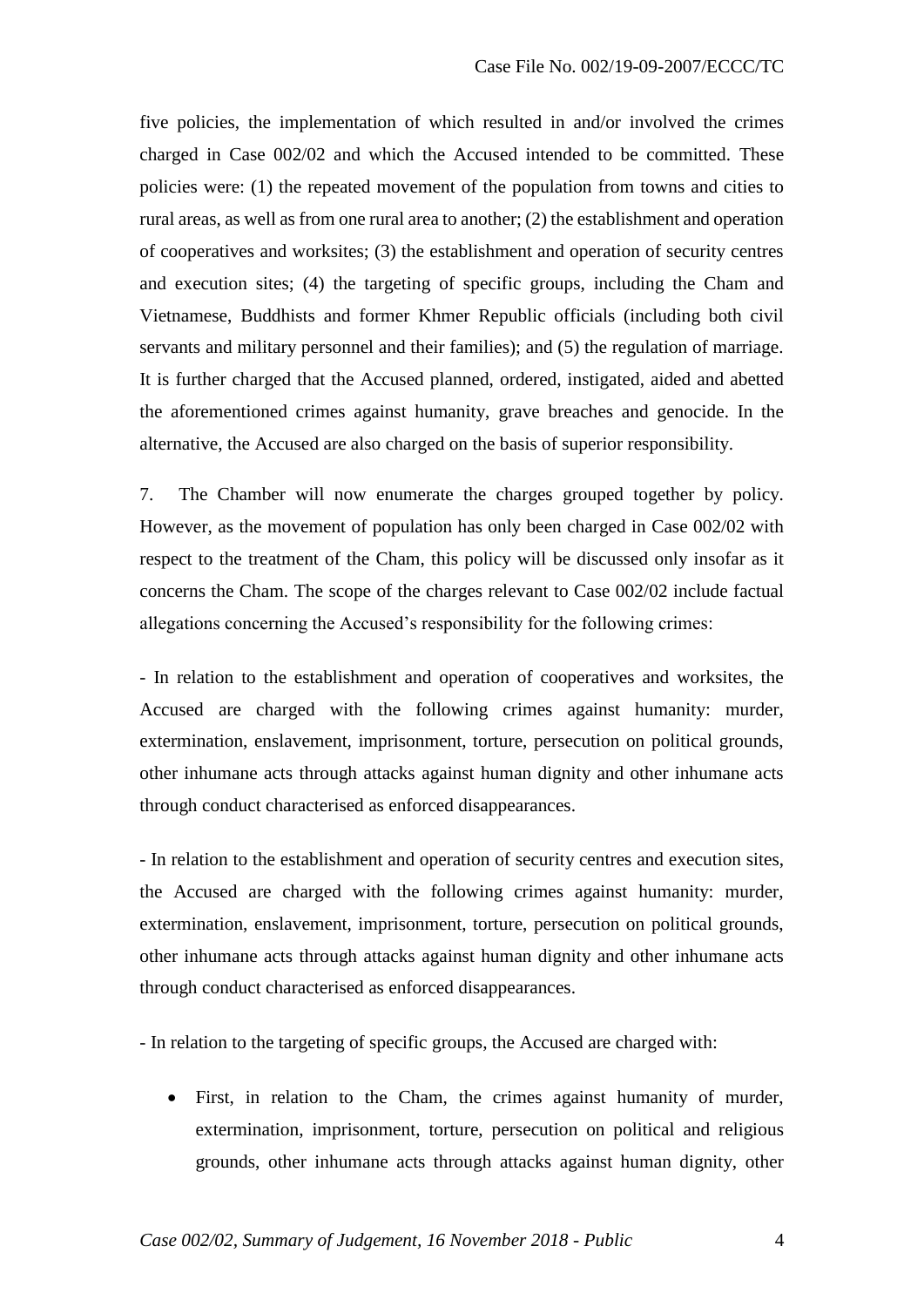inhumane acts through conduct characterised as forced transfer and other inhumane acts through conduct characterised as enforced disappearances, and genocide by killing.

- Second, in relation to the Vietnamese, the crimes against humanity of murder, extermination, deportation and persecution on racial grounds; the grave breaches of the Geneva Conventions of 1949 of wilful killing, torture, inhumane treatment, wilfully causing great suffering or serious injury to body or health, wilfully depriving a prisoner of war or a civilian the rights of fair and regular trial, unlawful deportation of a civilian and unlawful confinement of a civilian; and genocide by killing.
- Third, in relation to Buddhists, the crimes against humanity of murder and persecution on religious grounds.
- Fourth, in relation to former Khmer Republic officials (including civil servants and military personnel) and their families, the crimes against humanity of murder and persecution on political grounds.

- In relation to the regulation of marriage, the Accused are charged with the following crimes against humanity: other inhumane acts through conduct characterised as forced marriage and rape in the context of forced marriage.

## <span id="page-5-0"></span>**1.3. The Chamber's Main Findings**

8. The Chamber will address its factual and legal findings regarding each crime base as they relate to the policies that were the subject of the charges at issue in Case 002/02. The Chamber will then address the joint criminal enterprise before turning to its findings regarding the responsibility of NUON Chea and KHIEU Samphan, respectively.

9. Before turning to the crime bases, the Chamber will first address the chapeau requirements of crimes against humanity and grave breaches of the Geneva Conventions of 1949. The Chamber finds that starting 17 April 1975 and continuing at least until 6 January 1979, the temporal period at issue in Case 002/02, there was a widespread and systematic attack against the civilian population of Cambodia. The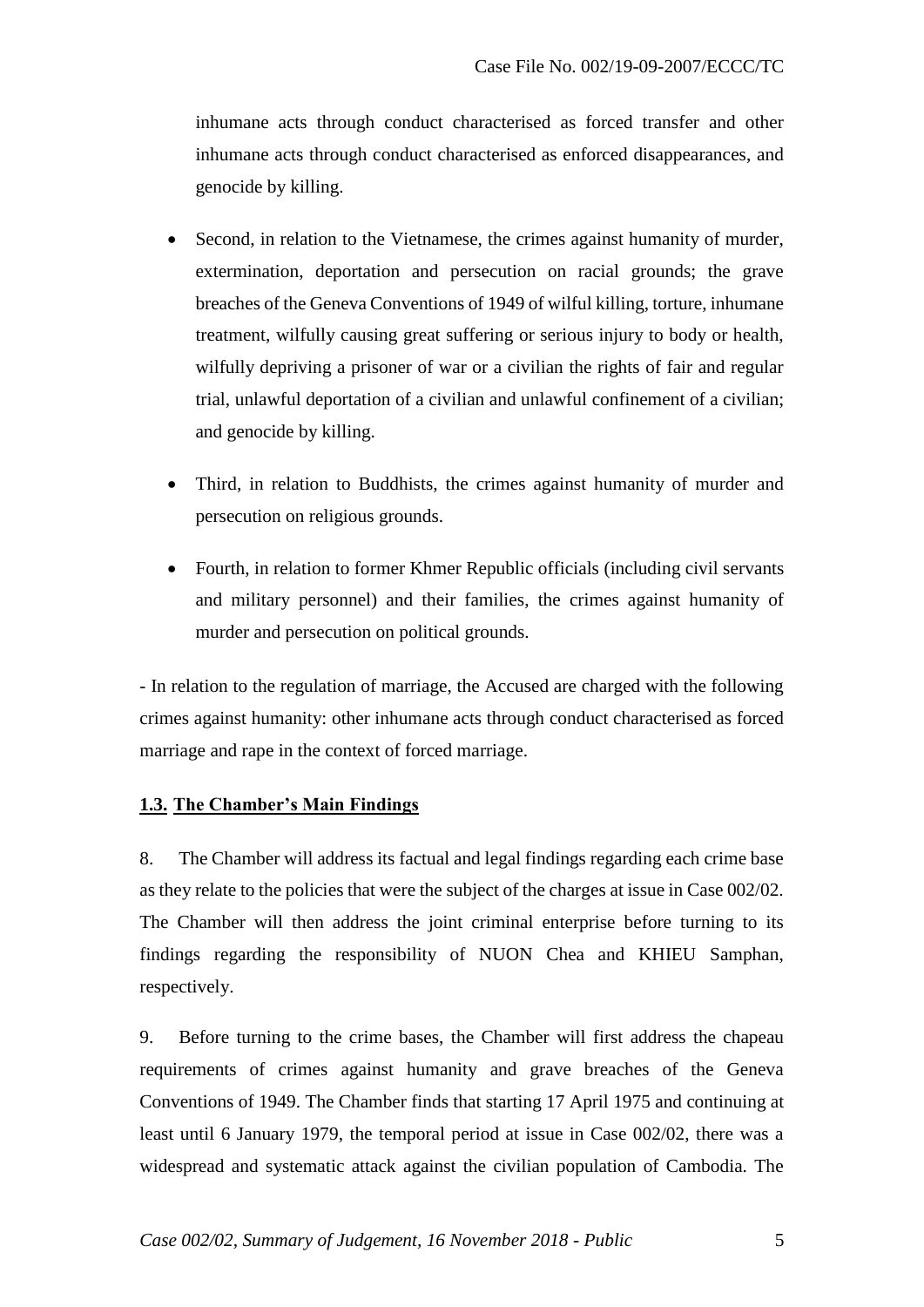attack took many forms, including (but not limited to) enslavement, forced transfer, murder, extermination, enforced disappearances, attacks against human dignity and political persecution. This attack victimised millions of civilians throughout Cambodia and resulted in a large number of refugees fleeing to neighbouring countries. The attack was carried out in furtherance of, and pursuant to, Party policies and plans to build socialism and defend the country. The Chamber is satisfied that the attack was widespread in both its geographic scope and number of victims. The Chamber also finds that the attack was systematic insofar as crimes of such scope and magnitude could not have been random and were carried out in furtherance of, and pursuant to, Party policies. The Chamber finds that this attack was directed against the civilian population of Cambodia. The Chamber further finds that the attack was carried out on political, national, ethnical, racial and religious grounds, and that there is a nexus between this attack and the committed acts. The Chamber also finds that NUON Chea and KHIEU Samphan knew of the attack and that they both knew that their acts formed part of the attack.

10. The Chamber finds that an ongoing international armed conflict existed between Vietnam and Democratic Kampuchea from May 1975 through 6 January 1979. In relation to the grave breaches of the Geneva Conventions charged at S-21 Security Centre, the Chamber finds that the victims of these crimes were Vietnamese civilians or prisoners of war and thus protected persons for the purposes of the Geneva Conventions. Conversely, in relation to the crimes charged at Au Kanseng Security Centre, the Chamber was unable to satisfy itself beyond reasonable doubt that the Jarai concerned were protected persons within the meaning of the Geneva Conventions. The Chamber finds that the crimes committed against protected persons at S-21 Security Centre were closely related to the armed conflict between Democratic Kampuchea and Vietnam. The Chamber further finds that NUON Chea and KHIEU Samphan were aware of the existence of the armed conflict with Vietnam and that they both were aware of the protected status of victims at S-21 Security Centre.

## <span id="page-6-0"></span>*Historical Background*

11. The Chamber finds that in 1959, TOU Samouth, POL Pot and NUON Chea began the process of creating a new Cambodian Communist Party free of the Vietnamese influence characterised by the earlier Indochina Communist Party. The founding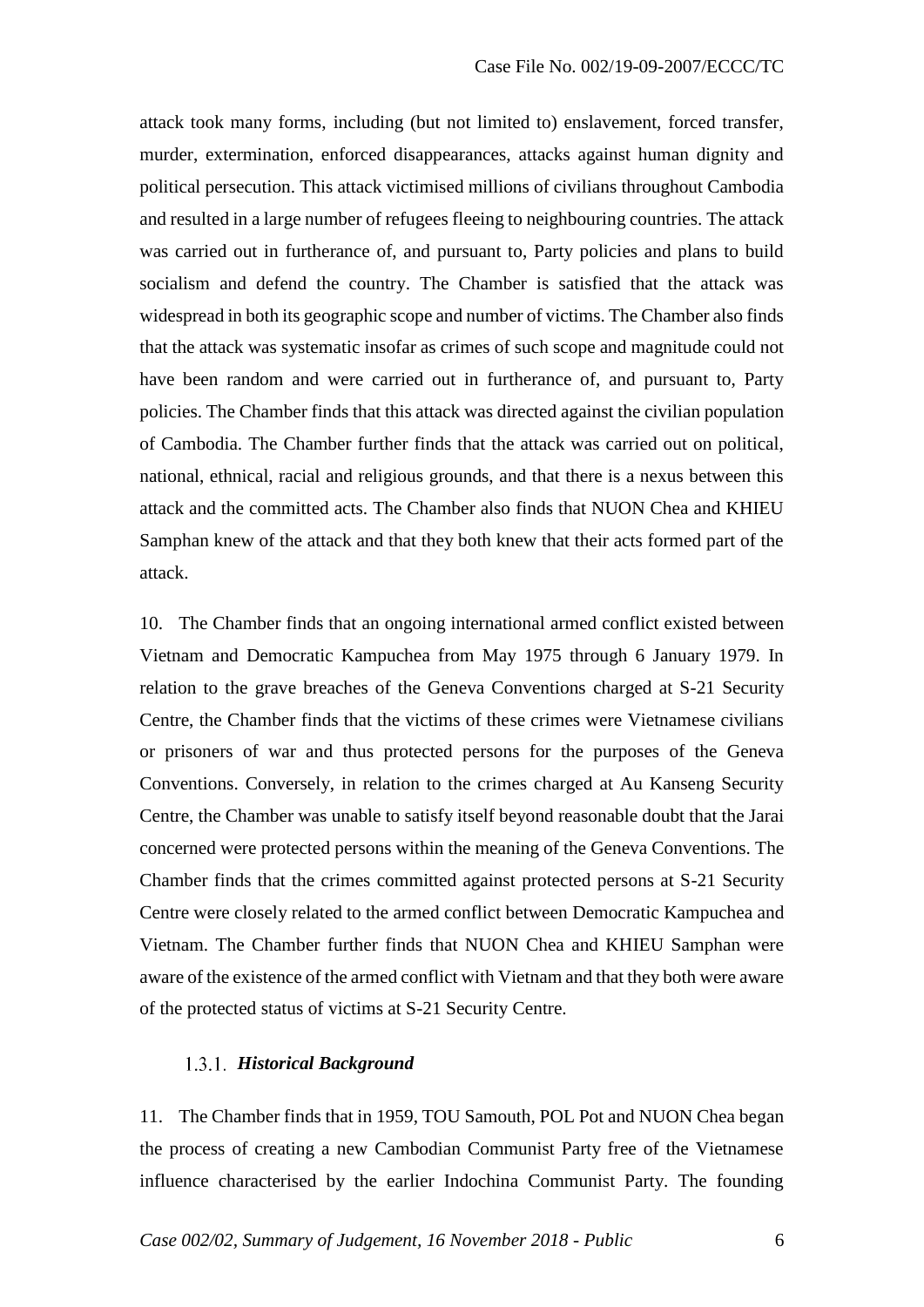principles of this party were Marxism-Leninism and democratic centralism. The First Party Congress was held from 30 September to 2 October 1960, during which the Party's statute was adopted and the leadership committee appointed. TOU Samouth was appointed Secretary and NUON Chea Deputy Secretary of the Party. Both were also appointed to the Standing Committee along with POL Pot as full-rights members and IENG Sary as a candidate member. SON Sen, SAO Phim and *Ta* Mok also attended the Congress, with the former two having been appointed as candidate members of the Standing Committee. VORN Vet was appointed to the Party's Central Committee in addition to TOU Samouth, NUON Chea, POL Pot, IENG Sary and SON Sen. At the Second Party Congress in February 1963, where POL Pot was appointed Party Secretary in the wake of TOU Samouth's disappearance while NUON Chea remained the Party's Deputy Secretary, the use of political and revolutionary violence was reaffirmed. IENG Sary and SAO Phim were elevated to full-rights members of the Standing Committee, while VORN Vet, RUOS Nhim, SON Sen and *Ta* Mok were appointed to the Central Committee. The Third Party Congress was held in September 1971 and reiterated the Party's strategic lines adopted at the First and Second Congresses. It was the first Party Congress attended by KHIEU Samphan, who was then appointed to the Central Committee as an alternate member along with CHOU Chet, KE Pauk and KOY Thuon.

12. By 1969, the economy in Cambodia was flagging and there was uncertainty as to whether it would be dragged into the war in Vietnam despite NORODOM Sihanouk's official policy of neutrality. From 1969, devastating American bombings in Cambodia served to push North-Vietnamese troops further into the country, which heightened the crisis. In 1970, LON Nol, who was supported by the U.S.A., overthrew NORODOM Sihanouk. NORODOM Sihanouk created the National United Front of Kampuchea ("FUNK"), a political movement to fight against those who instigated his overthrow. In May of that year, NORODOM Sihanouk, with the tacit support of the CPK, formed a new government in exile called the Royal Government of National Union of Kampuchea ("GRUNK"). KHIEU Samphan was the Deputy Prime Minister and the Minister of National Defence of GRUNK, in which roles he served as the link between NORODOM Sihanouk and POL Pot. The GRUNK administration lacked real power in Cambodia, although NORODOM Sihanouk remained influential overseas. The CPK was in fact responsible for the armed struggle in Cambodia. The CPK leaders had a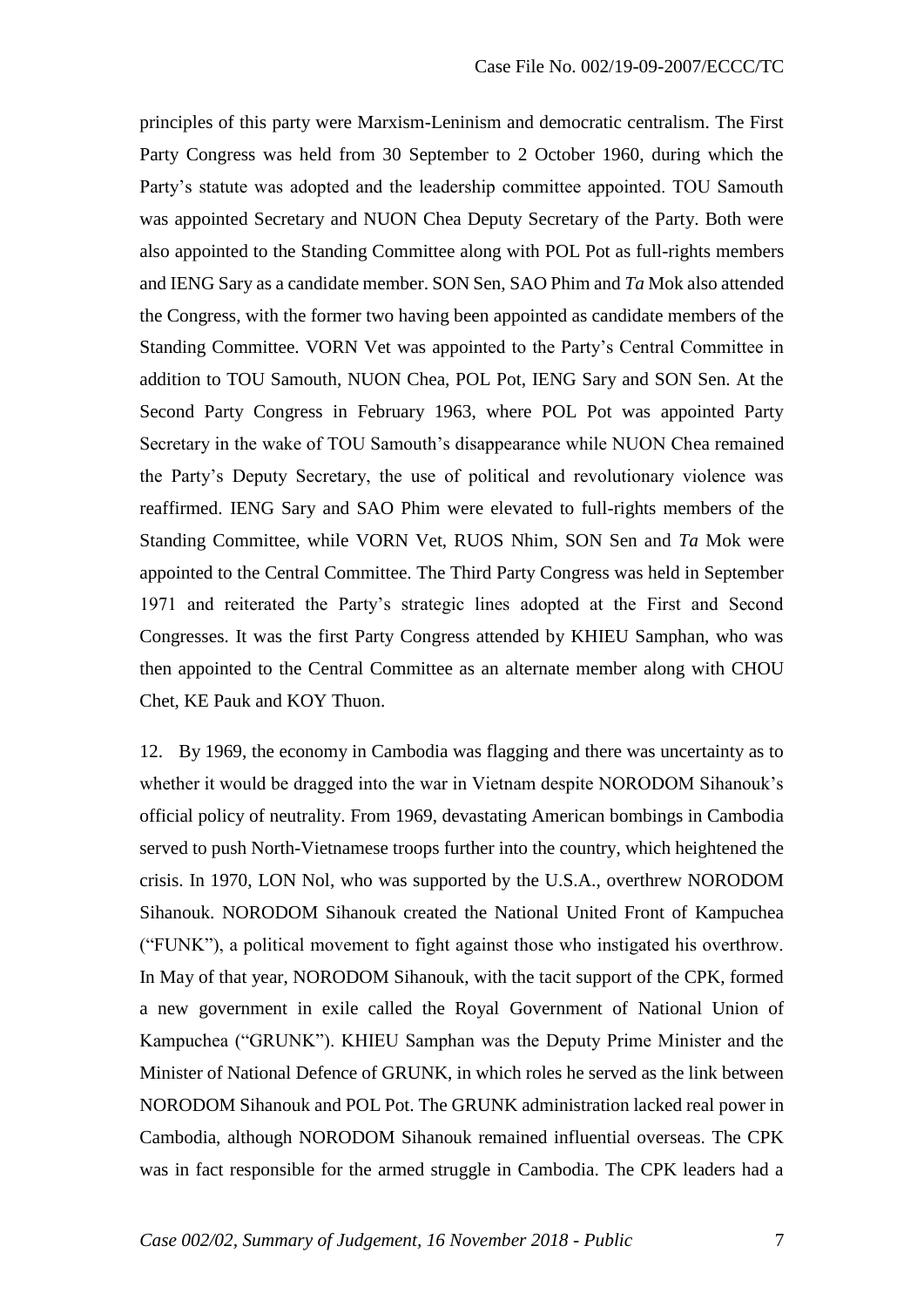strict policy of secrecy and did not disclose their identities publicly. Instead they favoured the use of the term "*Angkar*", a deliberately vague and obfuscatory term, purporting to refer to an entity which led the country and which ordinary people understood had the power to control the entire nation. They also used public figures such as KHIEU Samphan and NORODOM Sihanouk locally and internationally, to present a respectable façade for their actions and policies.

13. On the morning of 17 April 1975, CPK forces entered Phnom Penh under the banner of the Cambodian People's National Liberation Armed Forces and began to direct the population to leave Phnom Penh immediately, marking the start of the Democratic Kampuchea era.

## <span id="page-8-0"></span>*Cooperatives and Worksites*

14. The Chamber finds that during the Democratic Kampuchea period there existed a policy to establish and operate cooperatives and worksites, viewed as the primary instrument for waging class struggle and intended to create a labour and production force of strictly controlled people. The following crime sites are part of Case 002/02 in this regard: the Tram Kak Cooperatives, the Trapeang Thma Dam Worksite, the 1st January Dam Worksite and the Kampong Chhnang Airfield Construction Site.

15. In relation to the Tram Kak Cooperatives, located in Tram Kak District in Sector 13 of the Southwest Zone (current-day Takeo province), the Chamber finds that people were deliberately forced to work in a climate of control, threats, fear, hunger and discrimination. There were periods of acute food shortages in the district and people died as a result. Various people died from malnutrition, overwork and sickness. New People – meaning people from cities and towns as opposed to people from rural areas referred to as Base or Old People – in particular were affected. Further, people died in the District Hospital among other locations because of inadequate medical treatment, malnutrition and overwork. The Chamber also finds that large numbers of people disappeared in Tram Kak District, without there being any lawful process whereby persons could properly seek and obtain information about the fate of their relatives. This contributed to the continuous atmosphere of fear and uncertainty. Furthermore, religious practices and cultural traditions were forcibly abolished in Tram Kak District. The Chamber also finds that people were subjected to physical and psychological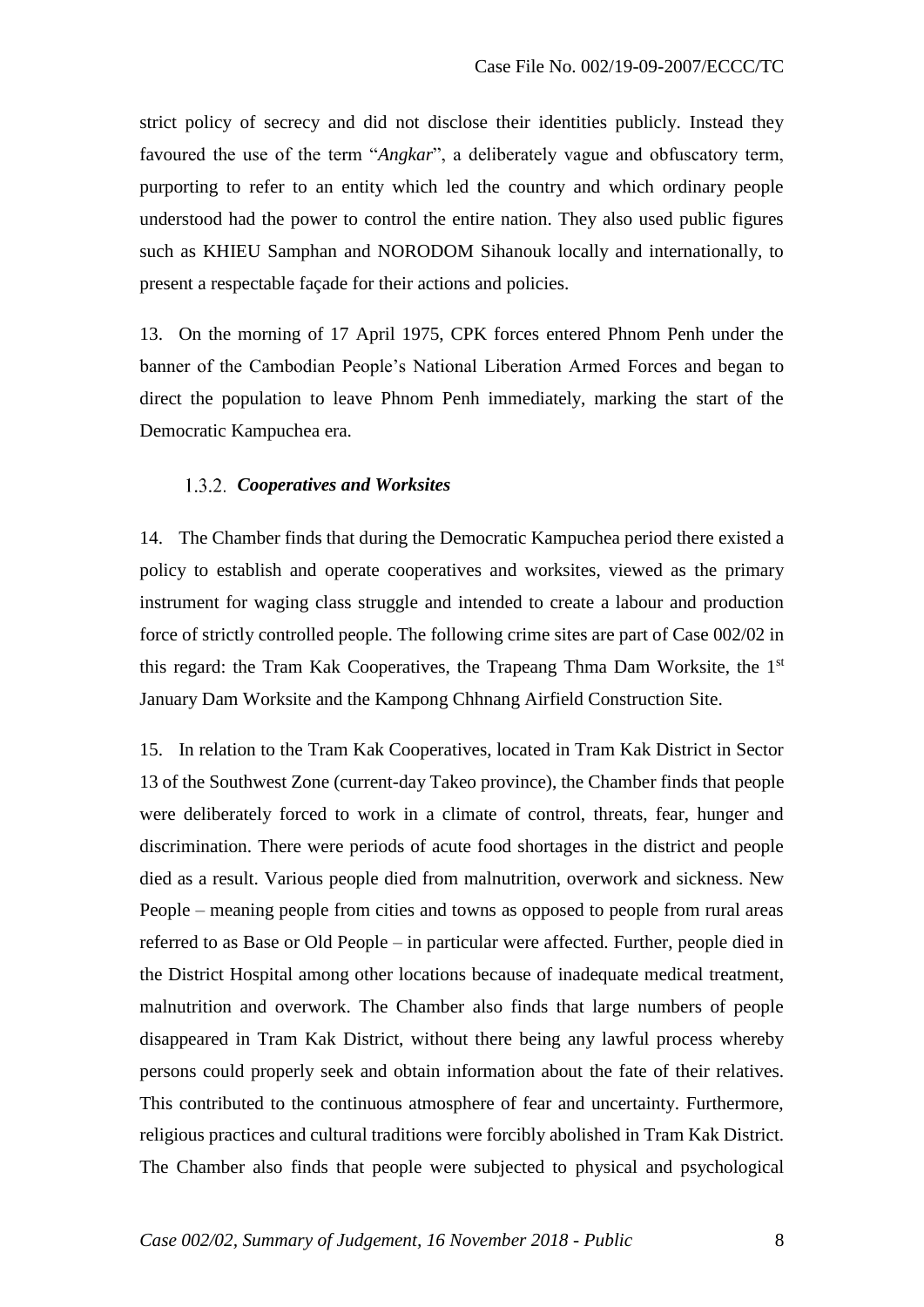control because they were restricted in their movements, made to participate in criticism and self-criticism sessions, lost existing family structures and suffered threats of being sent for re-education, being arrested or disappeared. All of this amounted to a tightly controlled regiment of indoctrination, threats, restricted movement, forced labour, fear and violence.

16. In relation to the Trapeang Thma Dam Worksite, located in Sector 5 of the Northwest Zone (current-day Banteay Meanchey province), the Chamber finds that workers were forced to build a dam and two dykes, a combined structure that still exists today with the same main features. Workers at the dam did not have a choice: they were required to work regardless of the weather conditions, had to perform hard work for long hours, were not allowed to have rest days, were constantly monitored by their unit chiefs to see how much work they produced and were disciplined if they did not meet work quota. Workers were threatened with being killed or disappeared, or with having their food ration reduced if they engaged in behaviour considered to be against *Angkar* or if they did not carry out their assignments. Witnesses saw workers killed in front of them and were threatened with being killed too if they did not work hard enough. The Chamber finds that the deaths at the worksite were not only caused by poor working and living conditions, but also included deliberate killings.

17. In relation to the 1<sup>st</sup> January Dam Worksite, located in Sectors 42 and 43 in the Central (old North) Zone (current-day Kampong Thom province), the Chamber finds that working and living conditions were equally harsh, food similarly scarce and medical treatment likewise inadequate. Workers here also had no choice: they were compelled to work against their will and under extremely difficult conditions, resulting in some instances in death. Further, some workers were deliberately killed. The nearby Baray Choan Dek Pagoda, where a large amount of human remains and clothing were found on site after the collapse of Democratic Kampuchea, was a detention facility and a killing site. A number of workers were transferred from the 1<sup>st</sup> January Dam Worksite to this facility and killed, while others simply disappeared. The Chamber further finds that the Cham and New People were particularly discriminated against at the worksite. Over the span of its construction, the number of workers at the 1<sup>st</sup> January Dam was in the tens of thousands, ranging between 20,000 and 40,000 during peak construction periods.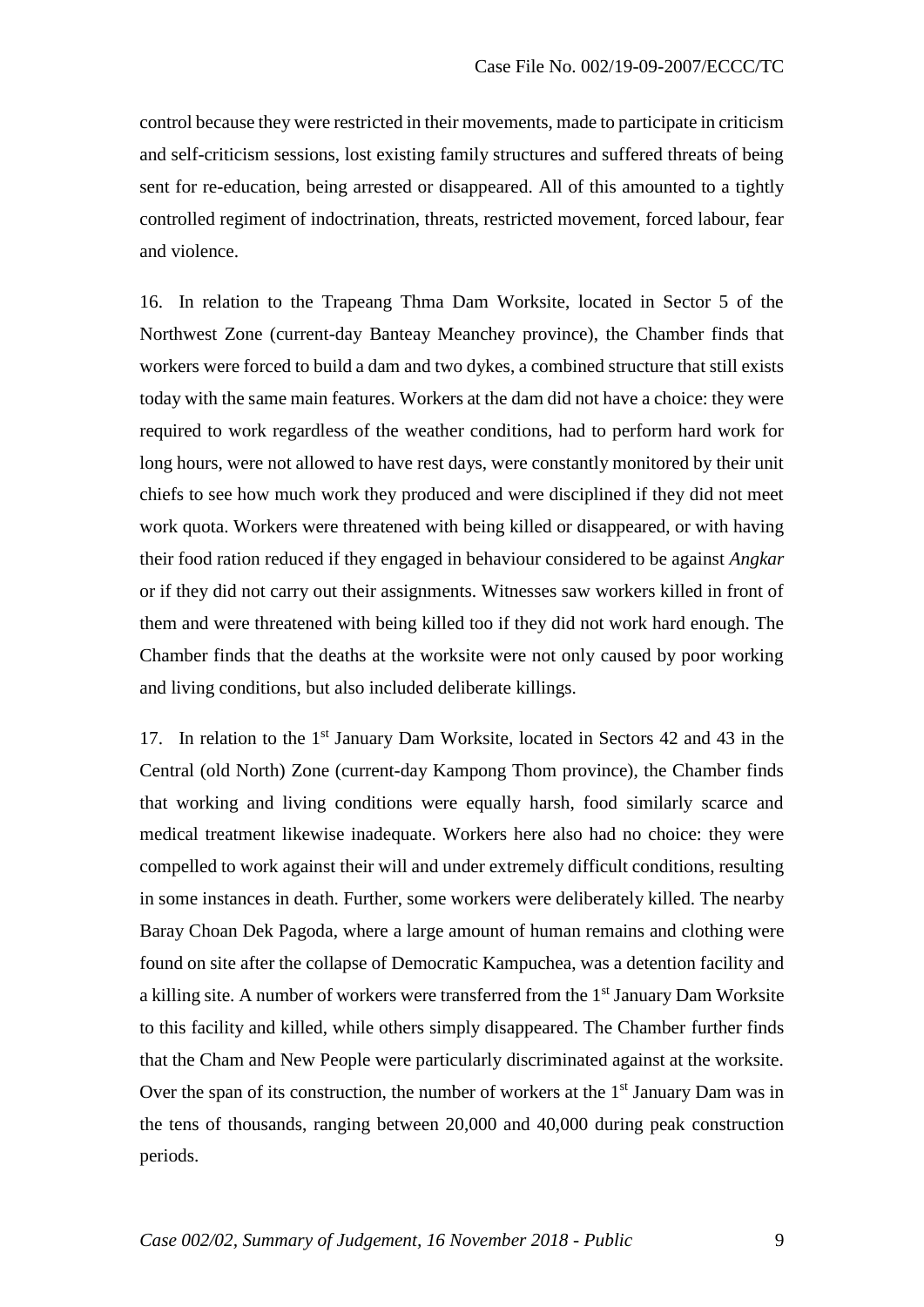18. In relation to the Kampong Chhnang Airfield Construction Site, located in Sector 31 of the West Zone (current-day Kampong Chhnang province), the Chamber finds that the workers at this site were soldiers from various divisions of the Revolutionary Army of Kampuchea ("RAK"). The work they were carrying out was for military purposes. However, workers were held in slavery and could not refuse to work, otherwise they would be threatened and, in some cases, disappeared. They were told that those who disobeyed instructions would be removed or killed. The Chamber further finds that workers were exposed to unsafe working conditions and were forced to work long hours without sufficient food, which resulted in the death of many people. Soldiers from the East Zone or from divisions whose leaders were considered traitors were subjected to particularly hard or dangerous work for re-education purposes. Especially the breaking of rocks was highly risky and the workers involved had almost no means to protect themselves. Their lives were at the very least considered expendable. Finally, many workers simply disappeared with no notice and were never seen again at the worksite, while others were seen to be arrested after which they disappeared or were transferred to S-21.

19. The Chamber finds that the following crimes against humanity were committed in relation to the establishment and operation of cooperatives and worksites: murder, enslavement, persecution on political grounds, the other inhumane acts of attacks against human dignity and through conduct characterised as enforced disappearances.

## <span id="page-10-0"></span>*Security Centres and Execution Sites*

20. The Chamber finds that during the Democratic Kampuchea period there existed a policy to establish and operate security centres and execution sites to identify, arrest, isolate and "smash" those considered the most serious types of enemies. The following crime sites are part of Case 002/02 in this regard: S-21 Security Centre (including the execution site Choeung Ek), Kraing Ta Chan Security Centre, Au Kanseng Security Centre and Phnom Kraol Security Centre.

21. Regarding S-21 Security Centre, which was located at the Ponhea Yat High School in Phnom Penh for most of the Democratic Kampuchea period, the Chamber finds that it began operations in October 1975 at the latest. Its main function was to detain prisoners who were Party members and revolutionary combatants suspected of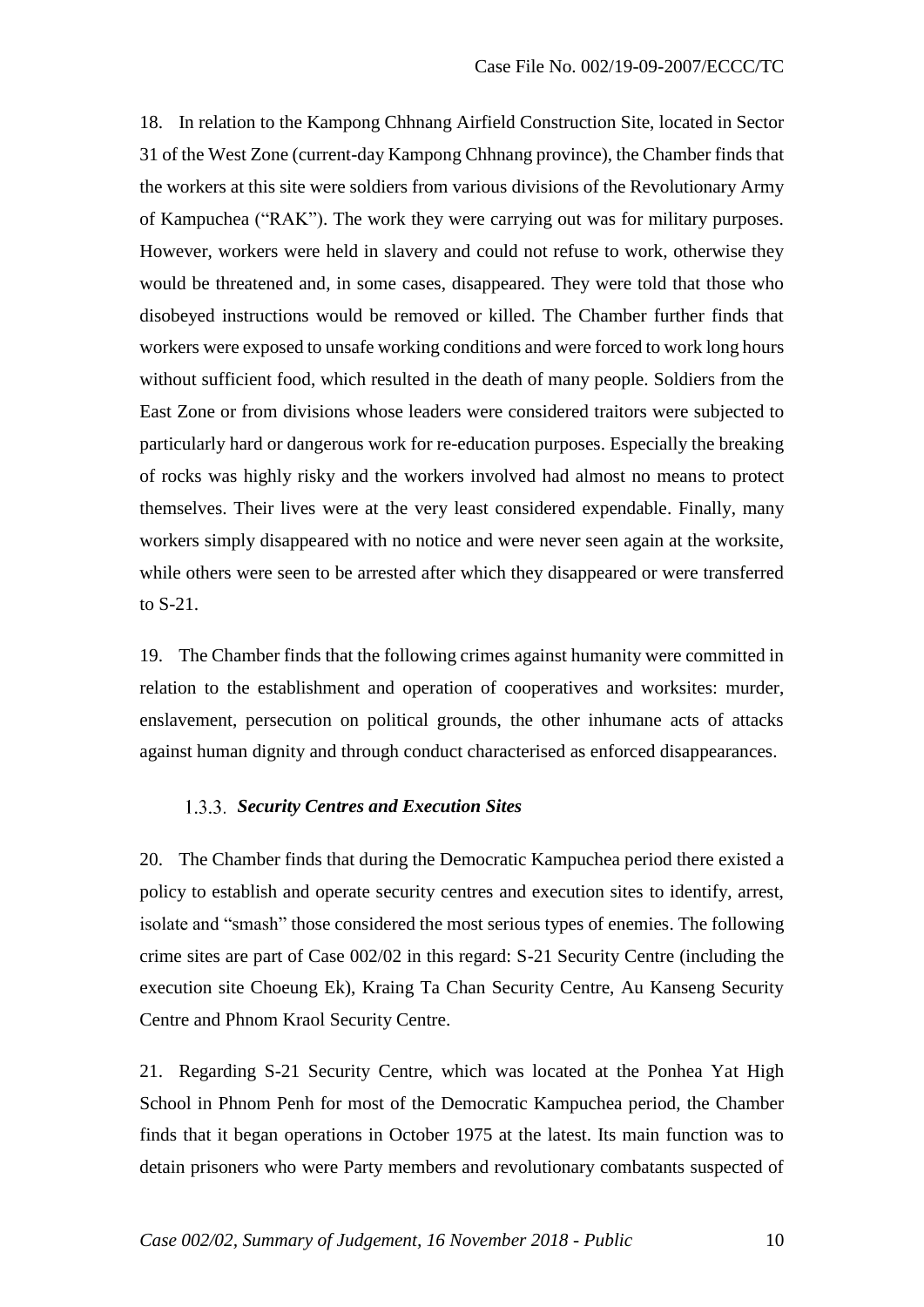being enemies. The Chamber finds that prisoners at S-21 were detained without any procedural safeguards and that detention conditions were deplorable, causing a number of prisoners to die. While some prisoners were temporarily put to work, almost all were interrogated using different forms of mistreatment methods, and then executed. The Chamber finds that prisoners were brought to interrogation rooms handcuffed and blindfolded, their legs chained during questioning. Interrogation methods included: beatings with sticks, rods, electrical wire, whips and other tools; electroshocks; suffocation through covering the head with a plastic bag; covering the mouth and nose with a towel and pouring cold water from a kettle; and the extraction of toenails and fingernails. Some prisoners died after they had their blood drawn, which was taken for the treatment of wounded RAK soldiers. The Chamber further finds that, at the very least, 11,742 prisoners were executed at or in the vicinity of S-21 and Choeung Ek. At Choeung Ek, prisoners were executed – for instance, by a blow to the neck with an iron bar, after which their throats were slit with a knife and their bodies disembowelled – and buried in mass graves. The Chamber also finds that there were direct instructions received from the upper echelon, including NUON Chea and SON Sen, to kill prisoners or groups of prisoners. Among S-21 detainees were prominent party members, such as RUOS Nhim and VORN Vet, as well as former Khmer Republic officials and Vietnamese soldiers and civilians. S-21 prisoner lists also indicate that many children were detained and executed at S-21 and Choeung Ek throughout the Democratic Kampuchea period.

22. Kraing Ta Chan Security Centre, located in Tram Kak District west of Takeo town, was established in 1973 and remained operational throughout the Democratic Kampuchea period. The Chamber finds that prisoners at the Security Centre were detained without any procedural safeguards and under dire conditions, forced to sit shackled and chained together in rows on the floor of detention buildings. Some prisoners, the majority of which were New People, were executed immediately after their arrival at Kraing Ta Chan without facing interrogation. Large numbers of others were interrogated within a few weeks of their arrival. The Chamber finds that interrogations at Kraing Ta Chan regularly involved beatings, whippings and suffocation to extreme degrees – treatment which caused the death of some prisoners. Prisoners also disappeared. The Chamber further finds that there existed a mandatory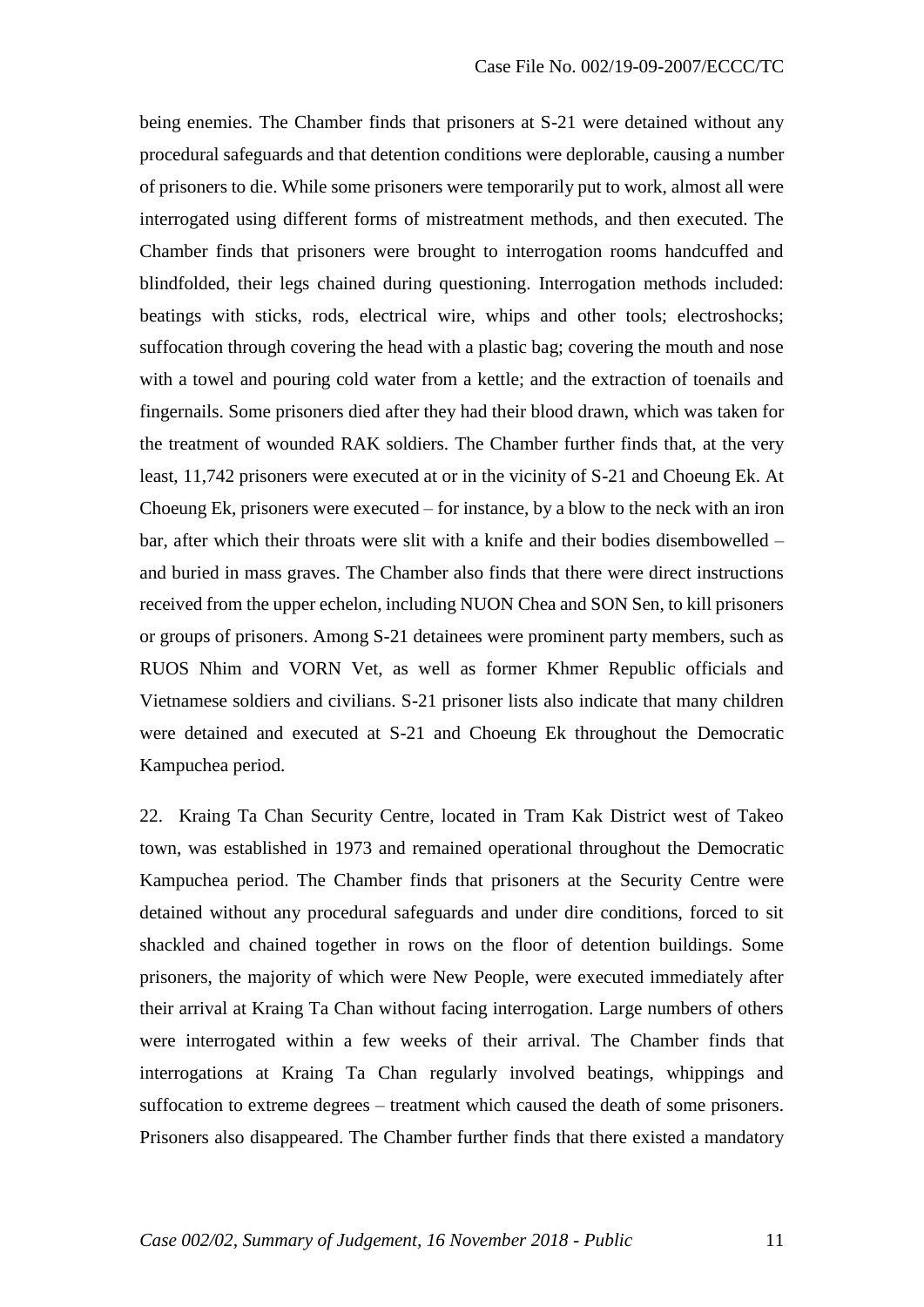regime of work for a small number of prisoners, permitting their exploitation for the benefit of the Party until, in the vast majority of cases, they too were executed.

23. Au Kanseng Security Centre, located in Sector 102 of the Northeast Zone (currentday Ratanakiri province) was established between late 1976 and early 1977, and remained operational throughout the Democratic Kampuchea period. The Chamber finds that Au Kanseng served as an auxiliary to S-21, detaining and reforming less serious offenders from the Northeast Zone, while higher-ranking CPK and Division 801 cadres from the Zone were sent to, detained and frequently executed at S-21. From mid-1977, civilians who did not hold senior positions, including workers from cooperatives and rubber plantation unions across the Northeast Zone, were also detained at Au Kanseng. The Chamber finds that detention regimes varied between serious offenders, light offenders, and women and children. People who were considered dangerous were continuously chained or shackled in a separate detention building. Less serious offenders, as well as women and children, were not shackled, chained or otherwise restrained. The Chamber also finds that prisoners were interrogated through beatings, whippings and electrocutions through telephone cables or similar means. The Chamber was not satisfied beyond reasonable doubt that all detainees considered unreformed were killed without exception, but executions did take place. In addition, some died as a result of detention conditions. The Chamber further finds that at least 100 ethnic Jarai, comprising men, small children and approximately five women, were detained at Au Kanseng in mid-1977. About one week after their internment at the Security Centre, the Jarai were marched out of the detention compound under pretence and executed. The Chamber is satisfied that an order to execute the Jarai was channelled through SON Sen and army Division 801 Commander SAO Saroeun with the involvement of the CPK Standing Committee to personnel at the Security Centre for implementation. However, the Chamber was unable to satisfy itself beyond reasonable doubt that the Jarai – likely combatants of the former South Vietnamese regime or perceived as such – were protected persons within the meaning of the Geneva Conventions.

24. Phnom Kraol Security Centre, located in Sector 105 (current-day Mondulkiri province), consisted of offices K-17 and K-11, Phnom Kraol Prison and the burial site Trapeang Pring. The Chamber finds that judicial or procedural safeguards were absent at the time of prisoners' arrests and throughout their subsequent detention at Phnom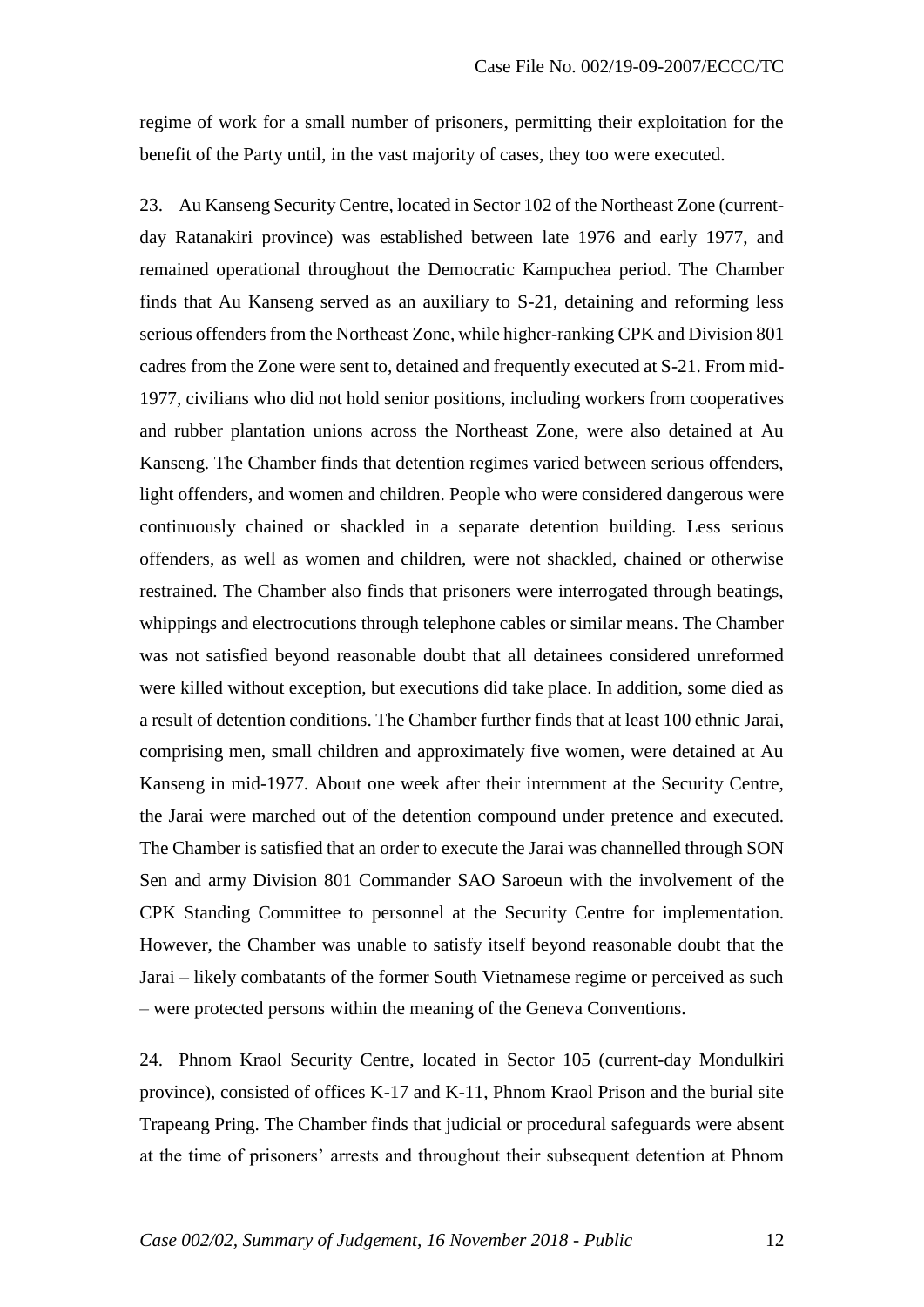Kraol, during which they were forced to work. The Chamber further finds that one prisoner died as a result of detention conditions and that one prisoner was deliberately killed. However, the Chamber was unable to establish whether the Trapeang Pring burial site served to bury these detainees. Further, while the Chamber is satisfied that Trapeang Pring did in fact serve as a burial site during the Democratic Kampuchea period, the Chamber is unable to conclude that Trapeang Ping served as an execution site.

25. The Chamber finds that the following crimes against humanity were committed in relation to the establishment and operation of security centres and execution sites: murder, extermination, enslavement, imprisonment, torture, persecution on political grounds and the other inhumane acts through attacks against human dignity and conduct characterised as enforced disappearances. The Chamber will address its findings regarding grave breaches of the Geneva Conventions committed at S-21 Security Centre where it addresses the treatment of the Vietnamese.

## <span id="page-13-0"></span>*Targeting of Specific Groups*

26. The Chamber finds that during the Democratic Kampuchea period there existed a policy to target the following groups, in order to establish an atheistic and homogenous society without class divisions by abolishing all ethnic, national, religious, racial, class and cultural differences: Cham, Vietnamese, Buddhist and former Khmer Republic officials (including civil servants and military personnel) and their families.

#### $1.3.4.1.$ *Cham*

<span id="page-13-1"></span>27. Regarding the Cham, the Chamber finds that, after the September 1975 Koh Phal and October 1975 Svay Khleang rebellions, the East Zone Cham population, mainly the one living along the Mekong river, was dispersed into the Central (old North) Zone. Cham were removed by CPK armed forces without their consent and under threat of being considered enemies if they did not comply. Even though this dispersion was part of a broader movement of people from the East Zone to the Central (old North) Zone aimed at distributing the population throughout Cambodia, the Chamber finds that the Cham in the East Zone were specifically targeted because of the rebellions that occurred as a reaction to earlier restrictions imposed on Cham religious and cultural traditions. The Chamber further finds that the Cham were not only moved from their original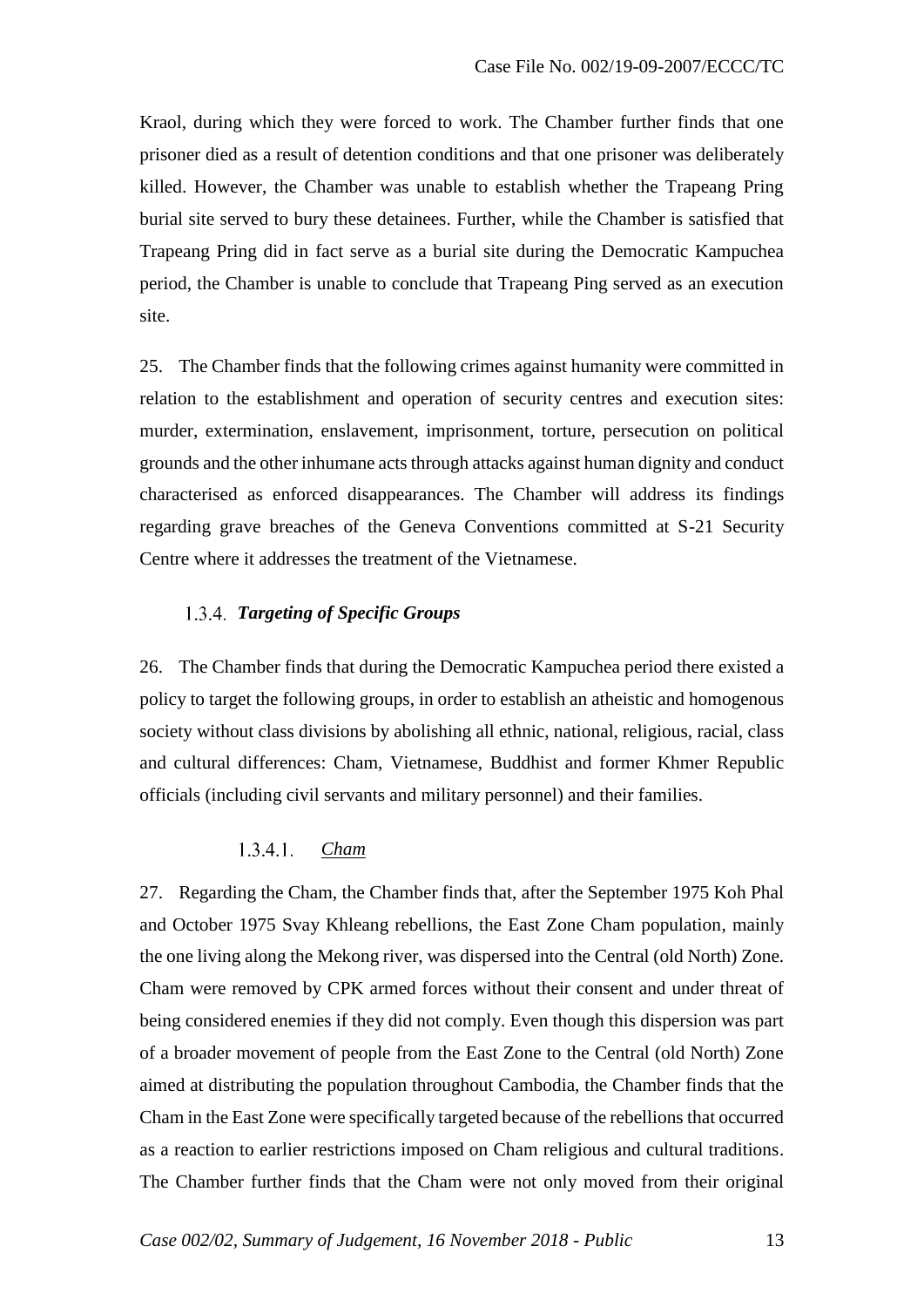locations to new ones in order to satisfy the needs of the local labour force, but they were dispersed and scattered among Khmer villages for their communities to be broken up and fully assimilated into the Cambodian population. The Cham were thus targeted not as individuals but based on their membership of the group.

28. In addition, the Chamber finds that Cham people suffered discrimination as they, for instance at the 1<sup>st</sup> January Dam Worksite, were forced to eat pork and were prevented from worshiping and speaking their native tongue. The Chamber also finds that the CPK imposed restrictions on Cham religious and cultural practices in Kroch Chhmar district, in various locations within the Central (Old North) Zone, and in other various locations in Cambodia throughout the Democratic Kampuchea period. Such restrictions included prohibition on daily prayers, forcing Cham to eat pork and wear the same dress and haircuts as the Khmer people, forcing them to only speak the Khmer language, as well as burning Korans and dismantling mosques or using them for purposes other than prayer. Those who resisted were arrested and/or killed.

29. Furthermore, the Chamber finds that a large number of people, including a majority of Cham from the Kang Meas district (current-day Kampong Cham province), in Sector 41 of the Central (old North) Zone, were arrested and brought to Wat Au Trakuon in 1977 where they were executed. It further finds that, in 1978, a great number of Cham people from Kroch Chhmar district (current-day Tbong Kmoum province) were arrested and taken to Trea Village Security Centre, located in the same district, where their membership of the Cham group was verified. Those who were deemed to be Cham were executed while non-Cham were spared. The Chamber also finds that orders targeting the Cham in the Central (old North) Zone, and specifically in Sector 41, came from the upper echelon. It similarly finds that orders targeting the Cham in the East Zone, and specifically in Kroch Chhmar district, came from the upper echelon. While the Chamber was unable to establish a definite number of victims, it is satisfied that a great number of Cham civilians were taken to both Wat Au Trakuon Security Centre and Trea Village Security Centre and were thus killed on a massive scale. The Chamber is satisfied that perpetrators at Wat Au Trakuon and Trea Village Security Centres demonstrated a genocidal mental state toward the Cham found to have been killed in those locations. The Chamber further finds that in 1978, Cham people from Kroch Chhmar district were arrested and taken to Trea Village Security Centre, where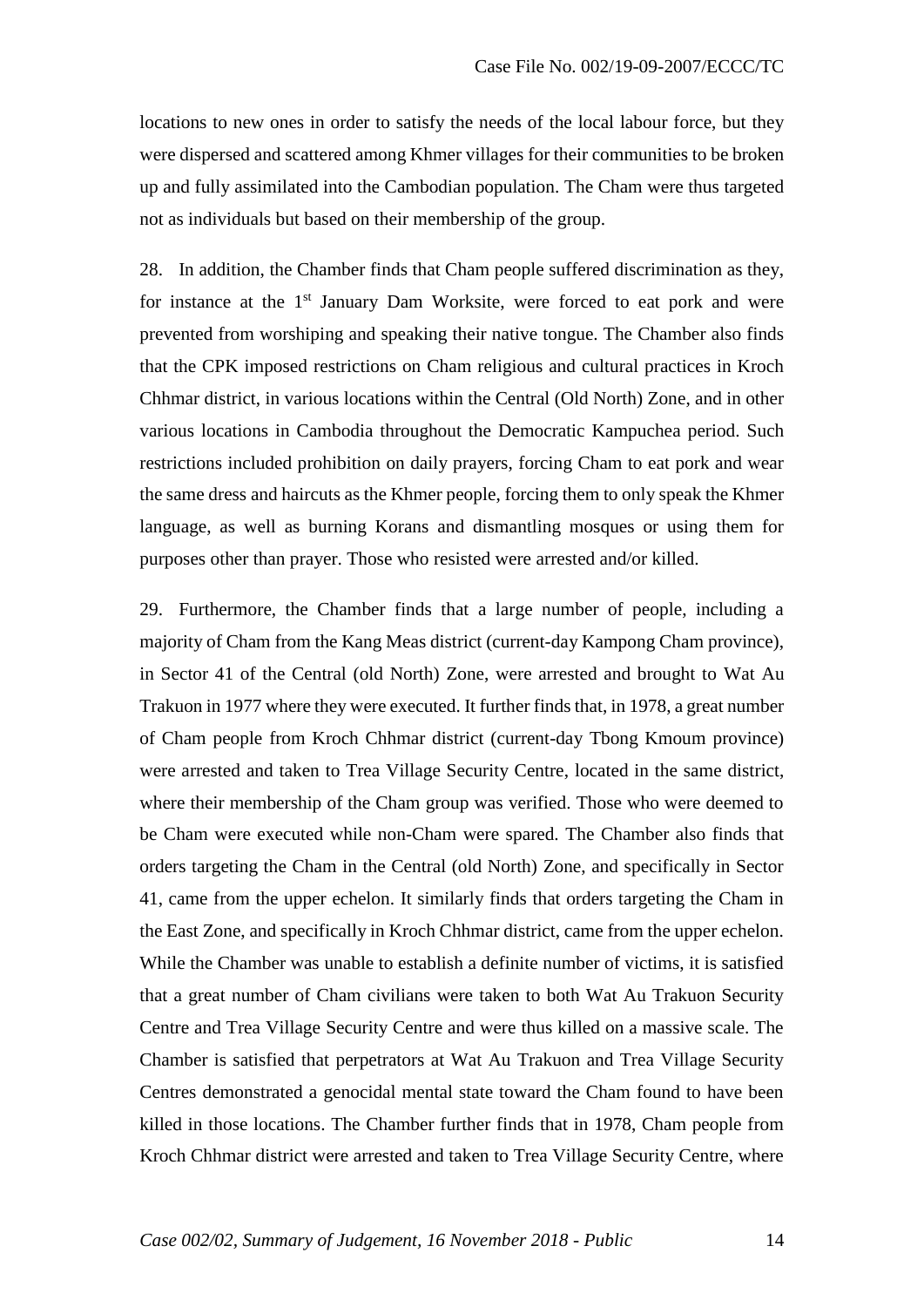they were arbitrarily detained, were denied due process rights, and where some were interrogated and beaten.

30. The Chamber thus finds that the crime of genocide and the crimes against humanity of murder, extermination, imprisonment, torture, persecution on political and religious grounds, and the other inhumane acts through conduct characterised as forced transfer were committed with respect to the Cham.

#### $1.3.4.2.$ *Vietnamese*

<span id="page-15-0"></span>31. Regarding the Vietnamese, the Chamber finds that from 1975 until the end of 1976, there was a nationwide policy to expel people of Vietnamese ethnicity living in Cambodia. This policy was implemented following agreements with Vietnamese authorities. Khmer Rouge cadres organised and monitored the transportation of Vietnamese people to the border with Vietnam, including by boats and by trucks. Khmer spouses of mixed families had to stay in Cambodia. The Chamber also finds that the CPK upper echelon ordered the identification of Vietnamese, as a result of which, from April 1975, lists and biographies were prepared by the lower echelons and then communicated back to the upper echelon for further action. From 1975, the CPK considered the Vietnamese ethnicity to be matrilineal, and as a result, targeted in mixed families Vietnamese mothers and their children while sparing Khmer fathers, as well as targeted Vietnamese fathers while sparing Khmer mothers and children. The Chamber finds that Vietnamese leaving Prey Veng, Svay Rieng and Tram Kak District in 1975 and 1976 were forced to do so by a coercive environment.

32. The Chamber further finds that specific instances of killings of Vietnamese civilians were established, for instance, in Svay Rieng in 1978; on Democratic Kampuchea waters after April or May 1977 and on 19 March 1978; in Kampong Chhnang province in 1977; at Wat Khsach (Siem Reap province) in late 1978; and in Kratie in September 1978. These deliberate killings occurred on a massive scale, were systematically organised and directed against the Vietnamese. In each case, Vietnamese were targeted not as individuals but based on their membership of the group and their perceived ethnicity. This happened under the umbrella of the CPK's policy to specifically target the Vietnamese, including civilians, as a group. Until late 1976, the Vietnamese were targeted for expulsion, from April 1977, for destruction as such.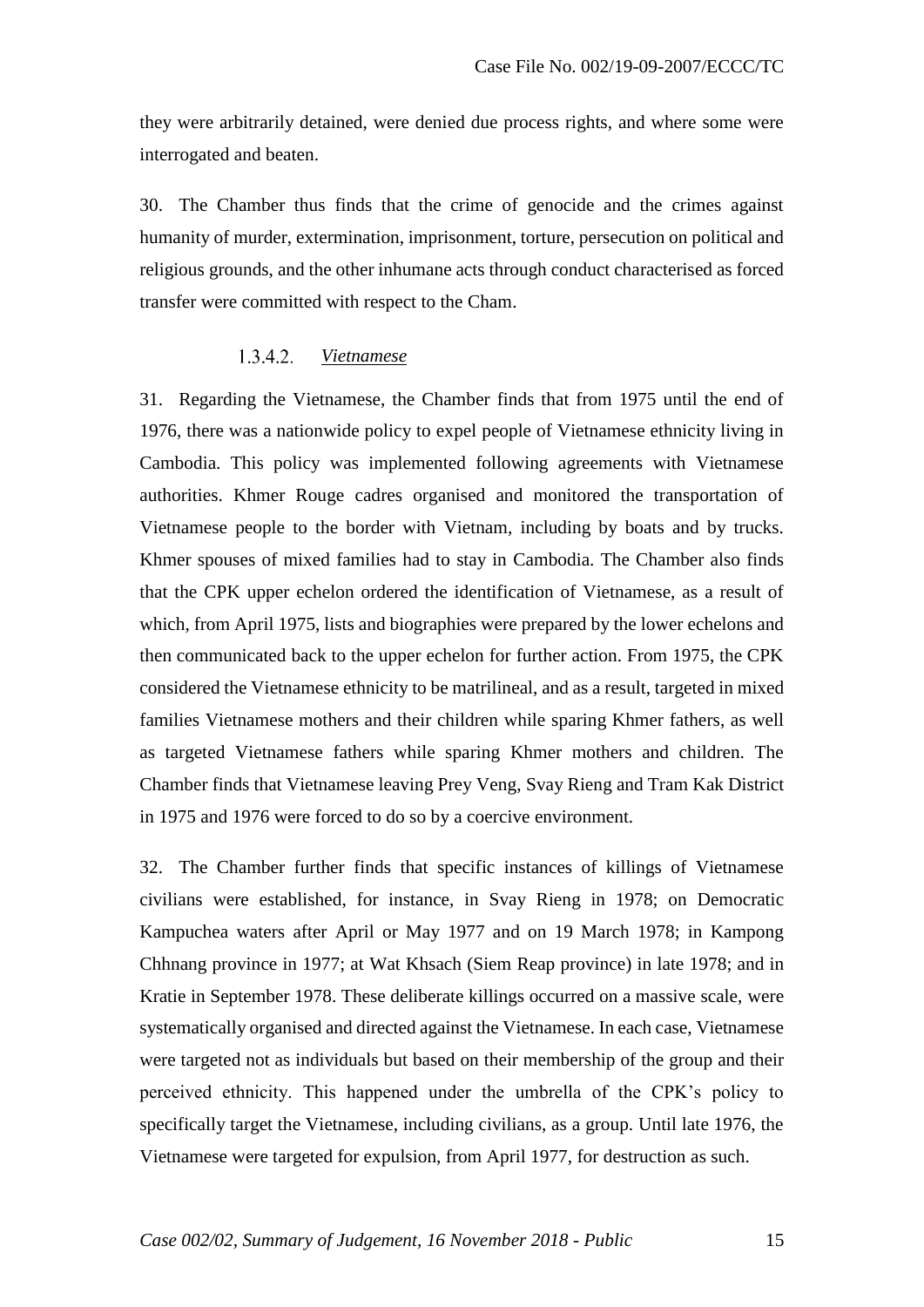33. Regarding the treatment of Vietnamese detained at S-21 Security Centre, the Chamber finds that hundreds of Vietnamese civilians and soldiers were killed after having been interrogated using coercive methods and having been subjected to the dire conditions at S-21. Those killed were either Vietnamese civilians or prisoners of war and thus protected persons for the purposes of the Geneva Conventions. Confessions extracted from Vietnamese prisoners were published in various Democratic Kampuchea publications aimed at showing the Vietnamese "aggression" against Democratic Kampuchea. The Chamber further finds that the Vietnamese prisoners who entered S-21 were not provided any procedural safeguards or rights that would have allowed them to defend themselves following their arrest, were deprived of any semblance of a fair trial and were forced to confess that they were spies before being killed. All Vietnamese soldiers and civilian who entered S-21 were labelled as spies and considered enemies. The fate of these prisoners was a foregone conclusion as they were all ultimately subject to execution.

34. The Chamber thus finds that the crime of genocide and the crimes against humanity of murder, extermination, deportation and persecution on racial grounds were committed regarding the Vietnamese. In addition, recalling the existence of the ongoing international armed conflict between Vietnam and Democratic Kampuchea from May 1975 and the protected status of the victims, the Chamber finds that several grave breaches of the Geneva Conventions were also perpetrated against this group at S-21 Security Centre, including wilful killing, torture, inhumane treatment, wilfully causing great suffering or serious injury to body or health, wilful deprivation of the rights of a fair and regular trial and unlawful confinement.

#### $1.3.4.3.$ *Buddhists*

<span id="page-16-0"></span>35. Regarding the treatment of Buddhists, which charges were limited to the Tram Kak Cooperatives, the Chamber finds that Buddhism was banned, Buddhist symbols were destroyed and pagodas were no longer allowed to be used for religious purposes. The Chamber further finds that over 100 monks were deliberately gathered at Angk Roka Pagoda and forced to defrock. Monks were also forcibly disrobed at other pagodas and this reflected the general pattern across Tram Kak District. While the evidence does not allow the Chamber to make a precise finding as to the total number of monks defrocked in Tram Kak District, the Chamber finds that there is reliable evidence which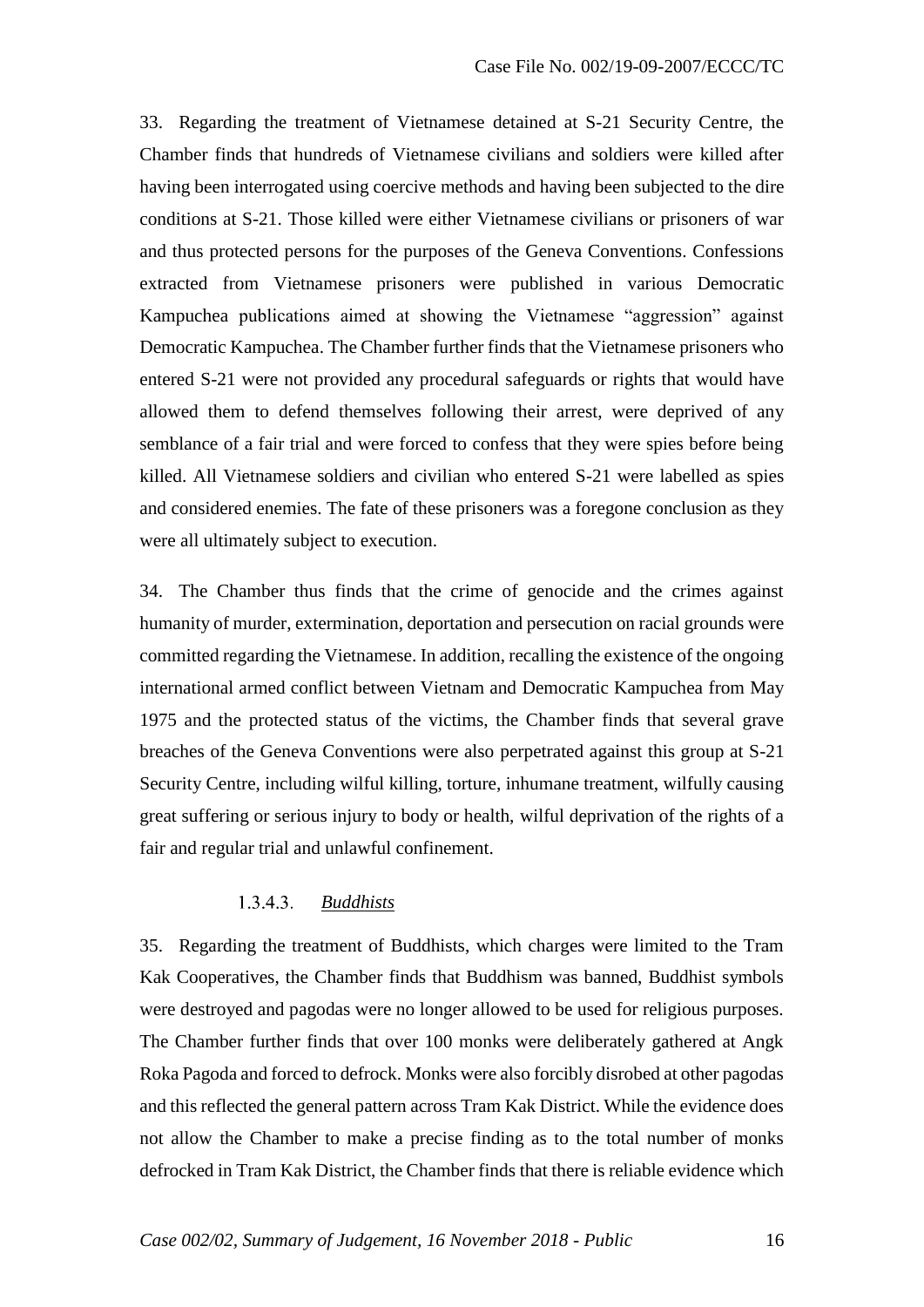demonstrates that hundreds of monks were disrobed across various communes. The discriminatory intention behind the process is confirmed by references to monks as "worms" or "leeches" and announcements dismissing Buddhism as a mere superstition and the Buddha as "only concrete".

36. The Chamber thus finds that the crime against humanity of persecution on religious grounds was committed with respect to Buddhists.

#### $1.3.4.4.$ *Former Khmer Republic officials*

<span id="page-17-0"></span>37. Regarding Former Khmer Republic officials, which charges were limited to the Tram Kak Cooperatives, 1<sup>st</sup> January Dam Worksite, S-21 Security Centre and Kraing Ta Chan Security Centre, the Chamber finds that at all four crime sites this group was persecuted. For example, the Chamber finds that, in Tram Kak District in the period immediately after 17 April 1975, members of the former Khmer Republic military and police were screened at Champa Pagoda and, having identified themselves, many were taken away and disappeared. The same process took place at other locations in Tram Kak District. Whereas there was a clear plan to purge and kill former Khmer Republic soldiers and officials in Tram Kak District in the aftermath of 17 April 1975, on at least one occasion thereafter instructions were disseminated not to harm former officers between the ranks of second lieutenant and colonel. The Chamber finds that in later periods, however, former Khmer Republic soldiers and officials were again targeted for arrest and killed. A large number of former military families were smashed in Popel Commune in May 1977, and an organised killing operation was underway in Tram Kak District from April 1977 with large numbers of persons taken to Kraing Ta Chan Security Centre. The Chamber is satisfied these persons were targeted on the basis of their real or perceived former role(s) in the previous regime.

38. The Chamber finds that the crime against humanity of persecution on political grounds was committed at the Tram Kak Cooperatives between 20 April 1975 and late May 1975, and from early 1977 through 6 January 1979 at 1<sup>st</sup> January Dam, S-21 Security Centre and Kraing Ta Chan Security Centre. Further, the Chamber finds that the crime against humanity of murder was committed with respect to former Khmer Republic officials at S-21 Security Centre and Kraing Ta Chan Security Centre.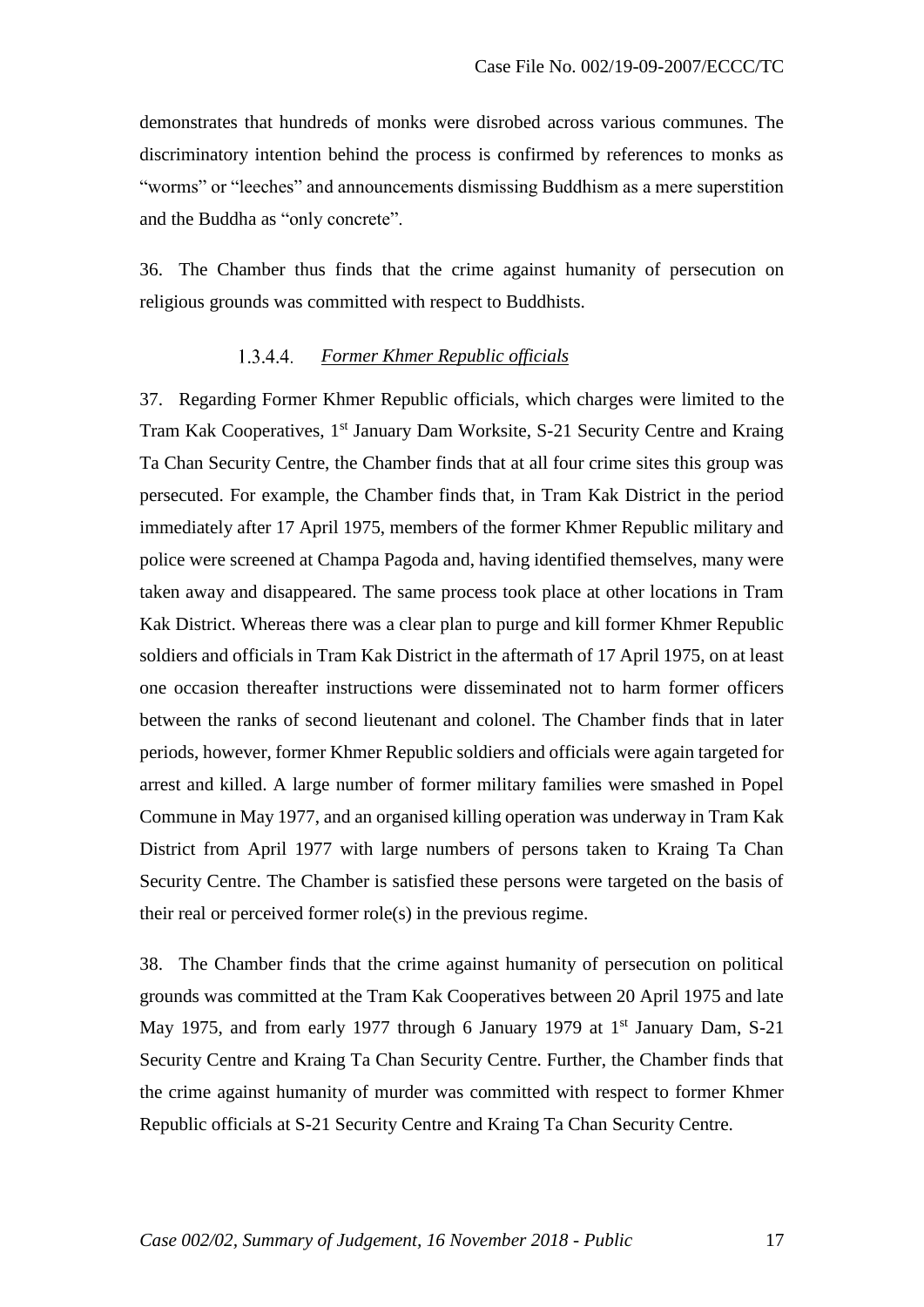## <span id="page-18-0"></span>*Regulation of Marriage*

39. The Chamber finds that there existed a nationwide policy to regulate familybuilding and marriage, which was implemented by Party cadres at all administrative and military levels. The CPK designed this policy, replacing the role of parents in the selection of a suitable spouse, forcing couples to marry and forcing the production of children, for the purpose of increasing the country's population within 10 to 15 years.

40. The Chamber finds that arranged marriage in Cambodian culture is different from forced marriage during the Democratic Kampuchea period as charged in the Closing Order. Arranged marriage in Cambodian culture pre-Democratic Kampuchea was based on mutual trust between children and parents who chose their children's spouses, an element absent when the Party arrogated the role of the parents in arranging marriages. The evidence put before the Chamber clearly demonstrates a practice during the Democratic Kampuchea regime that was far from reflective of traditional Khmer wedding tradition: families of future spouses were not involved at all in the negotiation, communities were not included, tradition was absent from wedding ceremonies and individuals agreed to get married for fear of being punished by the Party. The Chamber finds that Democratic Kampuchea authorities arranged marriages throughout the Democratic Kampuchea period and in numerous geographical locations throughout Cambodia. Individuals were married in a widespread climate of fear and the consent purportedly given either before or during wedding ceremonies did not amount in most cases to genuine consent. The Chamber finds that after wedding ceremonies, arrangements were usually made by the local authorities for newly wedded couples to sleep in an assigned location, monitored by militiamen, specifically to have sexual intercourse. Both men and women felt forced to have sexual intercourse with their new spouse, and thus did so against their will. Couples who were found to have not had sexual intercourse were re-educated or threatened with being punished or killed.

41. The Chamber finds that the crime against humanity of other inhumane acts through conduct characterised as forced marriage and rape in the context of forced marriage was committed.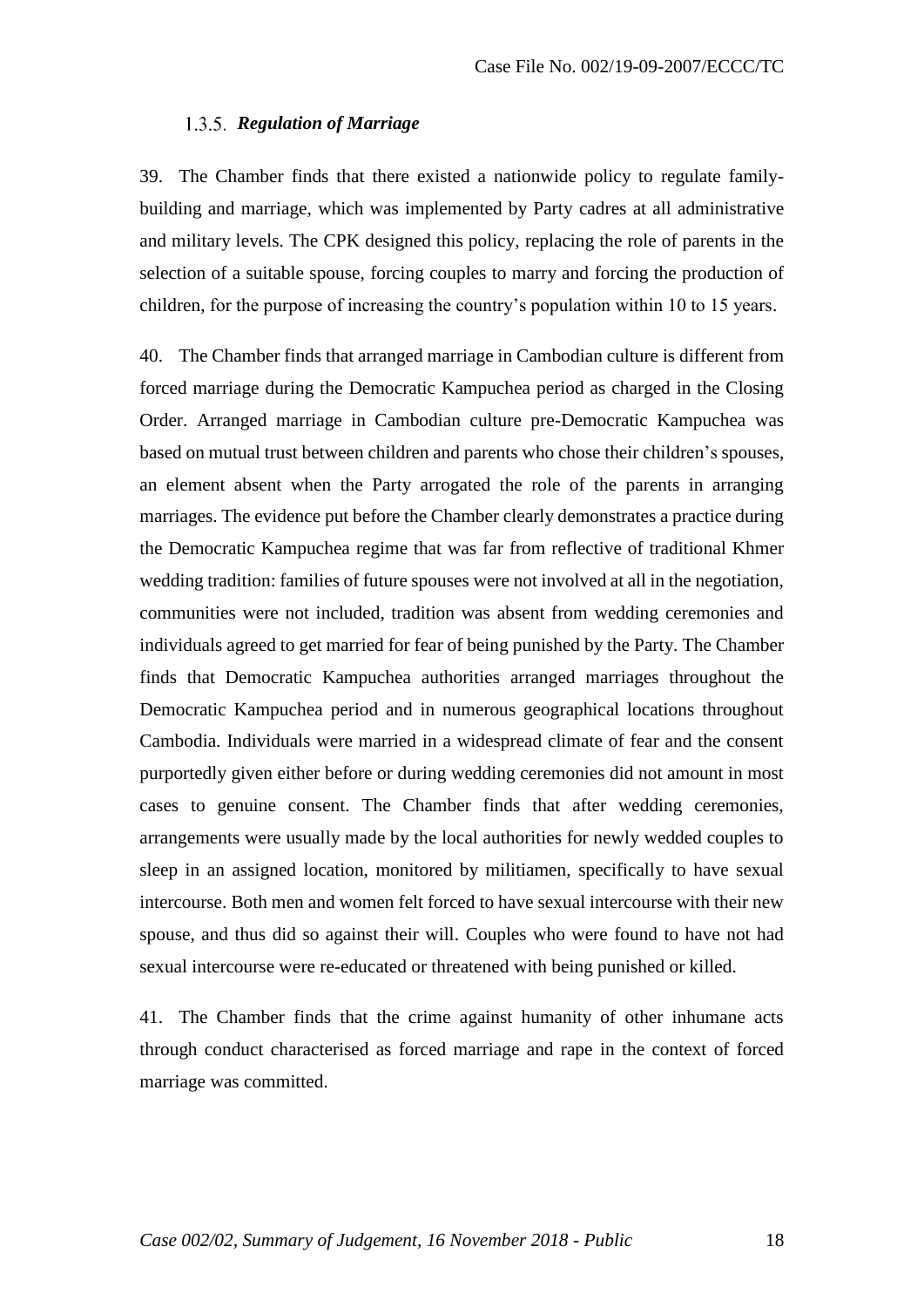## <span id="page-19-0"></span>*Joint Criminal Enterprise*

42. The Chamber finds that by 17 April 1975, and continuing until at least 6 January 1979, several senior CPK leaders shared the common purpose of rapidly implementing socialist revolution in Cambodia through a "great leap forward" designed to build the country, defend it from enemies and radically transform the population into an atheistic and homogenous Khmer society of worker-peasants. The common purpose was implemented across Democratic Kampuchea by the Party's entire administrative network of zone, sector, district and local-level secretaries and CPK cadres through the execution of at least five policies. These policies, designed and implemented to achieve the common purpose, were: (1) the repeated movement of the population from towns and cities to rural areas, as well as from one rural area to another; (2) the establishment and operation of cooperatives and worksites; (3) the establishment and operation of security centres and execution sites to identify, arrest, isolate and "smash" those considered belonging to the most serious enemy categories, and to re-educate "bad elements"; (4) the targeting of specific groups, including the Cham and Vietnamese, Buddhists and former Khmer Republic officials including both civil servants and military personnel and their families; and (5) the regulation of marriage. The Chamber finds that these policies were intrinsically linked to the common purpose and involved the commission of crimes. The Chamber therefore finds that the common purpose was itself criminal in character.

43. The Chamber further finds that the common purpose was shared by a plurality of persons including the senior leadership consisting of POL Pot, NUON Chea, KHIEU Samphan, IENG Sary, IENG Thirith, SON Sen and VORN Vet (until his arrest in late 1978), as well as zone secretaries including *Ta* Mok, KE Pauk, KOY Thuon (until his house arrest in mid-1976), CHOU Chet (until his arrest in March 1978), RUOS Nhim (until his arrest in May-June 1978) and SAO Phim (until his suicide in June 1978). Senior CPK leaders personally oversaw the implementation of the various policies and used direct perpetrators to commit the crimes involved in the furtherance of the common purpose. The Chamber finds that these crimes are properly imputed to the members of the joint criminal enterprise.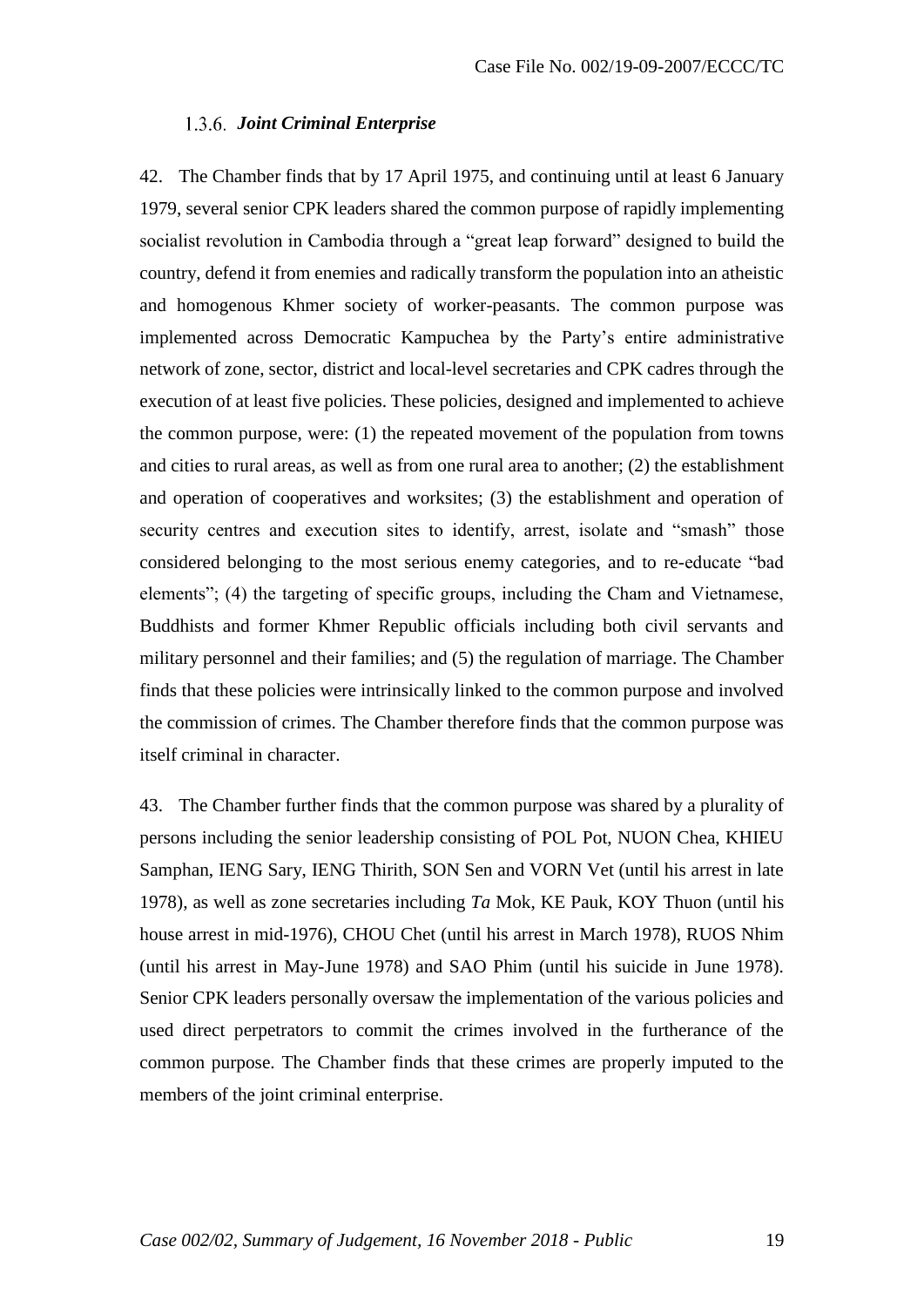## <span id="page-20-0"></span>**1.4. The Accused's Individual Criminal Responsibility**

44. The Chamber now turns to its findings regarding the responsibility of NUON Chea and KHIEU Samphan, respectively.

## <span id="page-20-1"></span>*NUON Chea's Responsibility*

45. The Chamber finds that, as one of those who played a leading role in laying the foundations for Democratic Kampuchea, NUON Chea participated in Party congresses and Central and Standing Committee meetings from the dawn of the revolution. NUON Chea was appointed Deputy Secretary of the Party in September 1960 and retained this position throughout the Democratic Kampuchea period. He was also a full rights member of both the CPK Central and Standing Committees, as well as Chairman of the Standing Committee of the People's Representative Assembly. NUON Chea participated in all key meetings and was involved in all major decisions of the Party during the Democratic Kampuchea period. Throughout the Democratic Kampuchea era, NUON Chea remained a key figure within the CPK as POL Pot's loyal right-hand man. Moreover, NUON Chea was appointed to replace POL Pot as interim Prime Minister when POL Pot officially took a leave of absence from September 1976 until September 1977. Due to his seniority within the leadership of the CPK, NUON Chea enjoyed oversight of all Party activities extending beyond the roles and responsibilities formally entrusted to him during the Democratic Kampuchea period. The Chamber finds that within the Standing Committee, NUON Chea, with POL Pot, exercised the ultimate decision-making power of the Party. As Deputy Secretary of the Party, his control extended not only to political decisions, but also to the government and the administration of Democratic Kampuchea as well as to military matters. The Chamber is therefore satisfied that NUON Chea not only shared support for the common purpose, but played a key role in formulating and controlling its content.

46. NUON Chea's support for the common purpose that he helped devise did not waver during the Democratic Kampuchea era. He continued to implement and disseminate the common purpose, retaining a tight grip on the CPK's carefully-crafted narrative through propaganda and training activities. NUON Chea had primary responsibility for propaganda-related matters, as well as for the education of peasants, cadres and other Party members, focusing in particular on the main principles and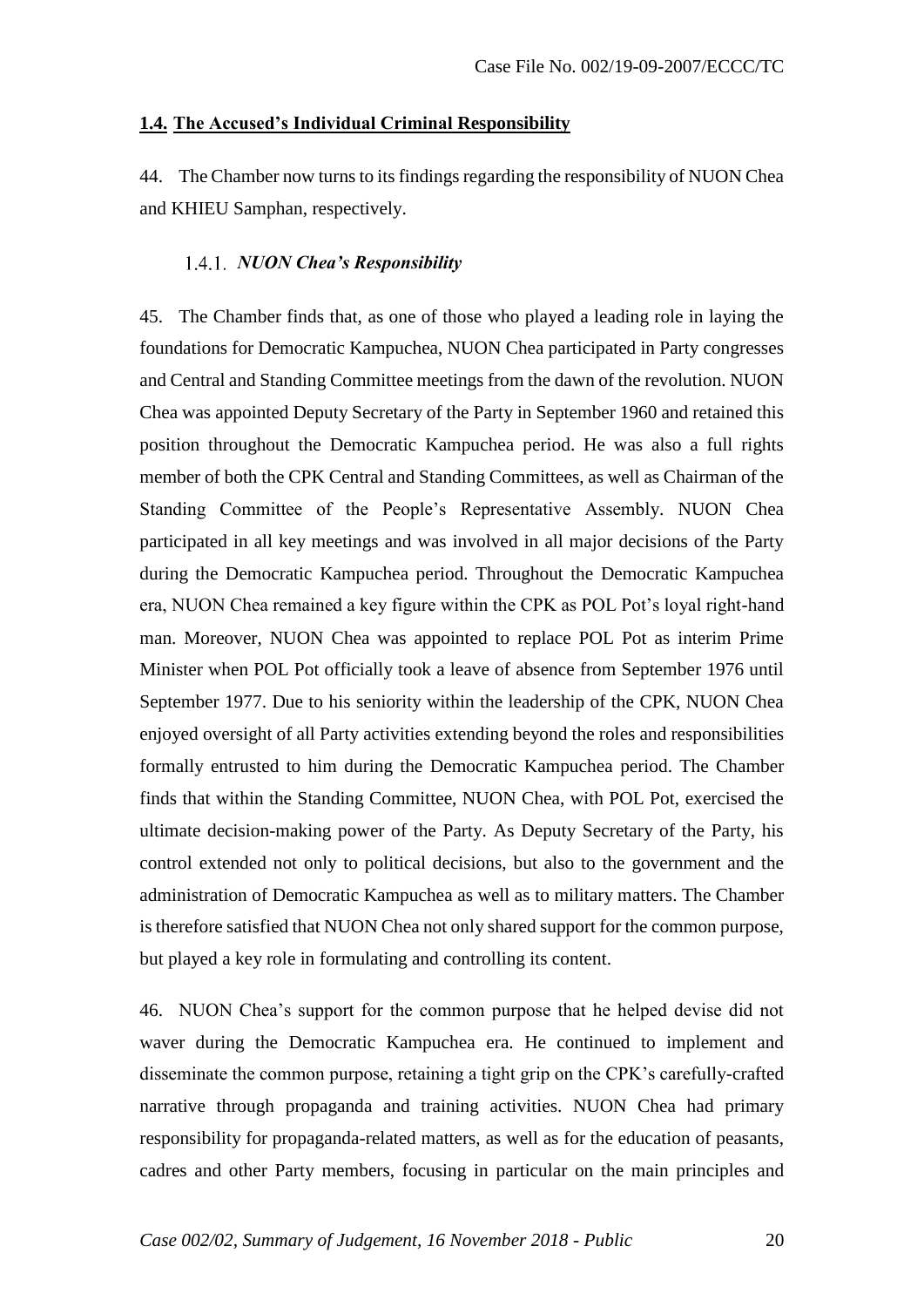economic policies of the Party. In this capacity, NUON Chea held speeches and chaired study sessions for cadres from different regions, both in Phnom Penh and in other parts of the country, including at cooperatives and worksites; NUON Chea was one of the principal authors of the educational magazine the *Revolutionary Flag*, the Party's primary propaganda vessel that regularly rehashed speeches given by POL Pot, NUON Chea and KHIEU Samphan; and NUON Chea participated in Standing Committee meetings during which tactics of what to disclose and what to keep secret – secrecy being the counterpart of effective propaganda – were discussed. NUON Chea's formal responsibility for propaganda and education-related matters also extended to the discipline of cadres and other internal security matters, as well as the enemy situation more generally, where he advocated that enemies be uncovered and eliminated. The Chamber is thus satisfied that through his role in the propaganda campaign and tactics as well as the training of cadres both before and after April 1975, NUON Chea played a key role in implementing and disseminating the common purpose.

47. Further, the Chamber finds that NUON Chea's contributions to the commission of crimes exceeded policy development, implementation and dissemination of the common purpose through propaganda and education. NUON Chea executed the common purpose by directly and actively engaging in the purges of CPK cadres. He not only helped orchestrate and execute the Northwest Zone, Central (old North) Zone and East Zone purges, he was personally involved in the oversight of S-21 Security Centre and purges of prominent Party members such as Northwest Zone Secretary RUOS Nhim.

48. Regarding S-21 Security Centre, contemporaneous documents, notably detainees' confessions, show that since the early stage of S-21's operations NUON Chea knew and was involved in the arrest, detention, torture and killings of cadres targeted for purges. The Chamber further finds that NUON Chea acted as Duch's direct supervisor from 15 August 1977, following the departure of SON Sen to the East Zone battlefield, until the fall of the Democratic Kampuchea regime in early January 1979. In this capacity, NUON Chea regularly met with Duch and gave him instructions, including directions regarding particular prominent prisoners. NUON Chea received and read S-21 confessions, and as he saw fit, ordered changes thereto. Further, the Chamber finds that NUON Chea was among those who decided who was arrested and sent to S-21.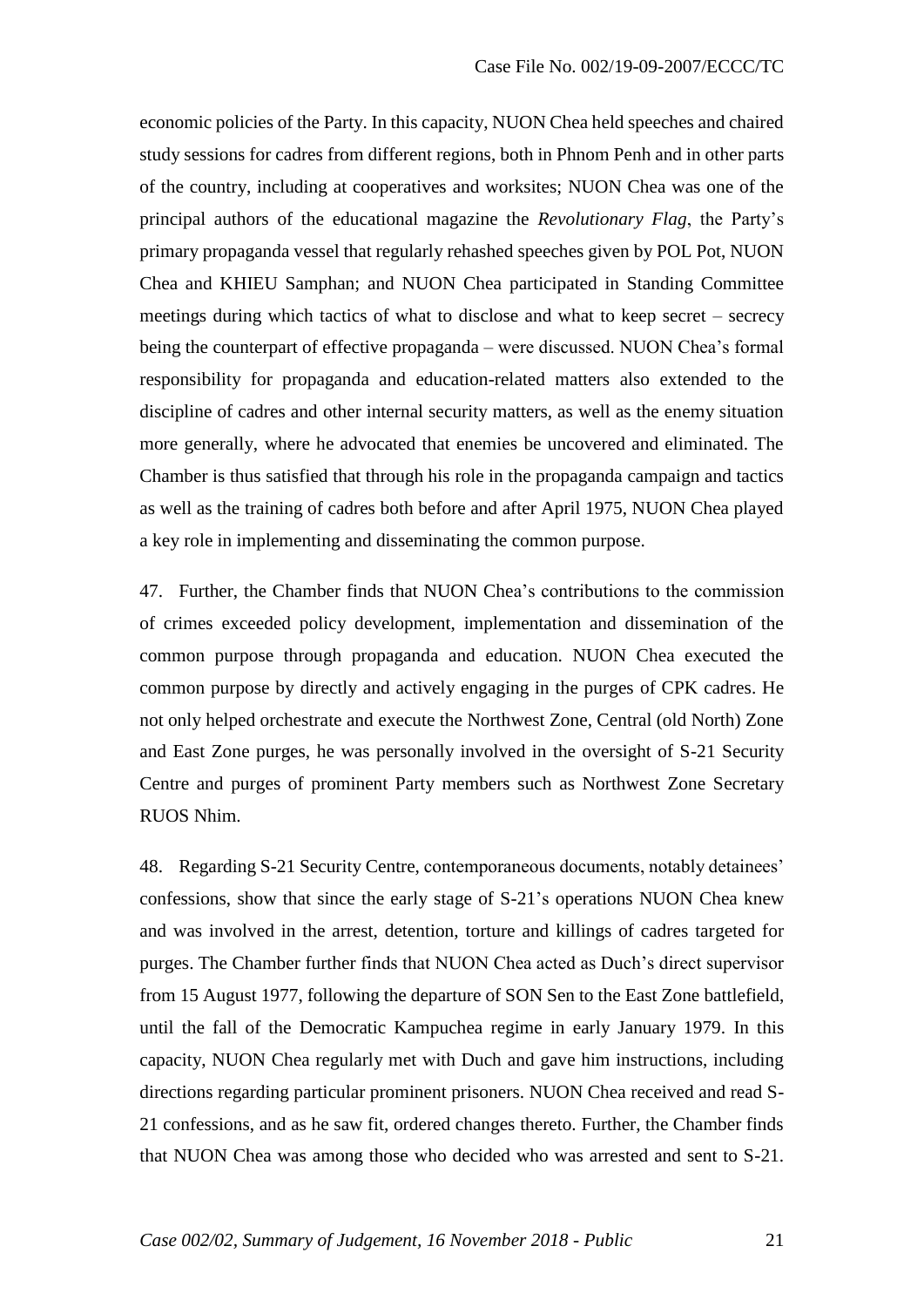NUON Chea ordered executions, both of large groups, such as those arriving at S-21 as a result of the 1978 wave of East Zone purges and those detained at S-21 directly prior to its abandonment, and of specific individuals. Given the rapid entry of Vietnamese forces into Phnom Penh and the hasty abandonment of S-21 in January 1979, nothing was done with respect to the internal S-21 documents detailing the Security Centre's operations which remained on the premises. NUON Chea subsequently scolded Duch for not having destroyed these documents.

49. In sum, the Chamber finds that NUON Chea participated in the common purpose of the joint criminal enterprise. NUON Chea helped design, implement and disseminate the common purpose by publicly explaining, endorsing and advocating for the CPK's criminal policies. He did so through his leadership role as POL Pot's right hand, as Deputy Secretary of the CPK, as full-rights member of the Central and Standing Committees, and through his active involvement in propaganda and education. In addition, through his direct, extensive involvement in purges and the operation of S-21 Security Centre, NUON Chea executed the common purpose, using intermediaries such as Duch and direct perpetrators such as S-21 staff as the JCE's tools. Accordingly, the Chamber finds that NUON Chea made a significant contribution to the commission of crimes within the scope of Case 002/02.

50. Further, the Chamber finds that NUON Chea, for the reasons detailed in the Judgement, shared the intent, including where requisite the discriminatory and specific intent, of the other JCE members to commit the crimes encompassed by the common purpose, bar one exception. The Chamber was unable to identify or infer genocidal intent on the part of NUON Chea regarding the Cham, nor was the Chamber able to find beyond reasonable doubt that NUON Chea knew that genocide was committed against the Cham. However, the Chamber is satisfied that NUON Chea at the very least had reason to know that genocide had been, or was about to be, committed against the Cham.

51. The Chamber thus finds that NUON Chea committed, through a joint criminal enterprise: (a) the crimes against humanity of murder, extermination, deportation, enslavement, imprisonment, torture, persecution on political, religious and racial grounds, and the other inhumane acts through attacks against human dignity, conduct characterised as enforced disappearances, forced transfer, forced marriage and rape in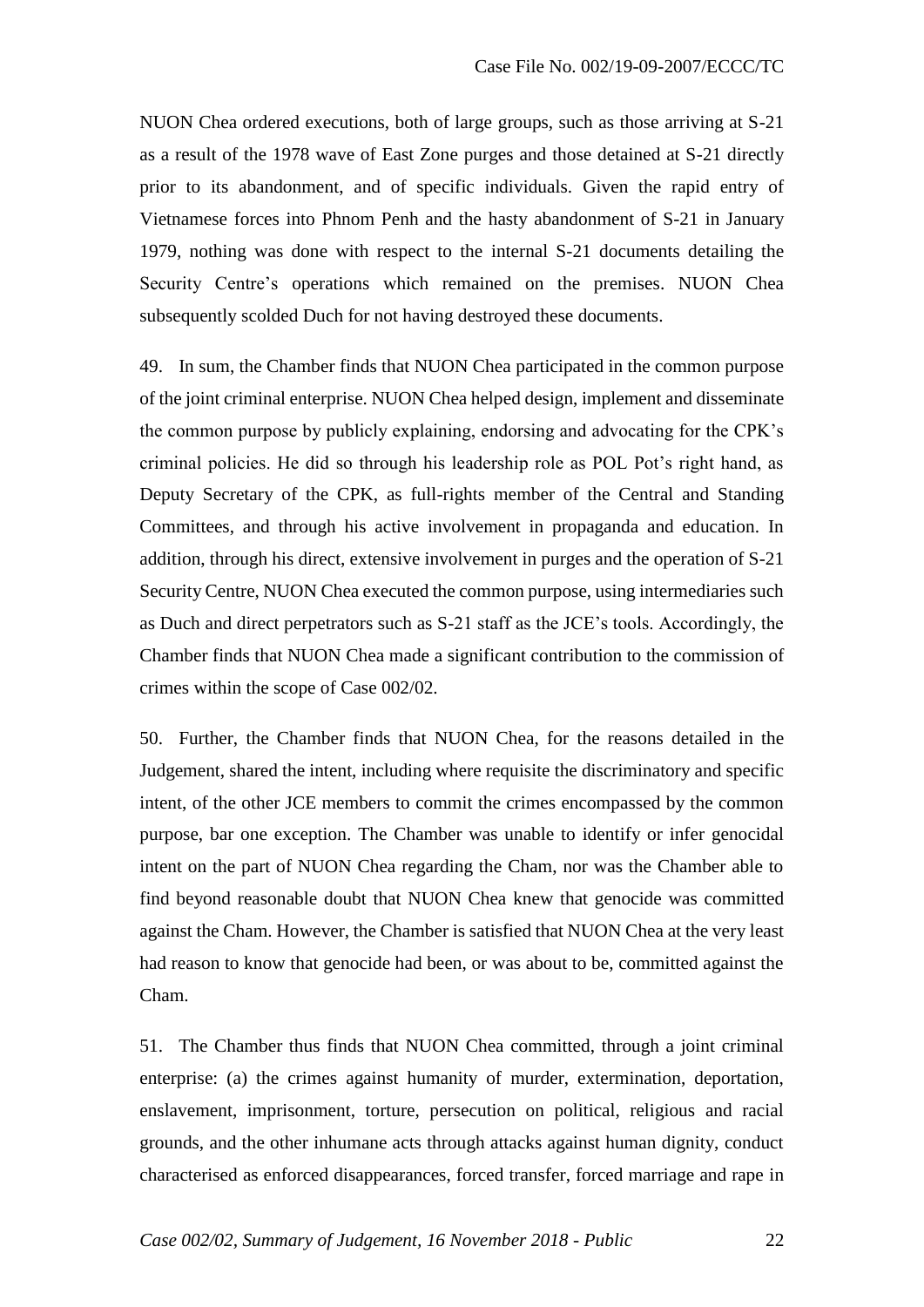the context of forced marriage; (b) the crime of genocide by killing members of the Vietnamese ethnic, national and racial group; and (c) grave breaches of the Geneva Conventions of wilful killing, torture, inhuman treatment, wilfully causing great suffering or serious injury to body or health, the wilful deprivation of the rights of a fair and regular trial and unlawful confinement against persons protected under the Geneva Conventions at S-21 Security Centre. Accordingly, the Chamber enters a conviction for the commission of crimes through a joint criminal enterprise insofar NUON Chea shared the direct, discriminatory and specific intent of other JCE members.

52. Additionally, with respect to the deaths at cooperatives, worksites and security centres as a result of *dolus eventualis* (which were not encompassed by the common purpose), the Chamber finds that NUON Chea aided and abetted the crime against humanity of murder committed with *dolus eventualis* at the Tram Kak Cooperatives, 1<sup>st</sup> January Dam Worksite, Trapeang Thma Dam Worksite, Kampong Chhnang Airfield Construction Site, S-21 Security Centre, Kraing Ta Chan Security Centre and Phnom Kraol Security Centre. In the present circumstances, the Chamber finds that NUON Chea's conduct is most appropriately characterised under the mode of aiding and abetting. He provided encouragement and moral support, urging CPK cadres to implement the Party Centre's policies zealously, through his instrumental role in propaganda as well as his numerous appearances at meetings and speeches at study sessions throughout the country. The Chamber finds that this conduct had a substantial effect on the commission of crimes and that NUON Chea was aware of that. Accordingly, the Chamber enters a conviction for aiding and abetting the crime against humanity of murder with *dolus eventualis* at the above sites.

53. Finally, the Chamber finds that NUON Chea exercised ultimate decision-making power together with POL Pot and possessed the authority to discipline insubordinate members of the Party and military. The Chamber therefore finds that NUON Chea is responsible as a superior for all the crimes committed pursuant to the CPK's criminal policies which fall within the scope of Case 002/02. This includes the crime of genocide by killing members of the Cham ethnic and religious group. However, having found that, first, NUON Chea was directly responsible for these crimes through his participation in the JCE except for the crime of genocide of the Cham and the crime against humanity of murder committed with *dolus eventualis* as particularised above,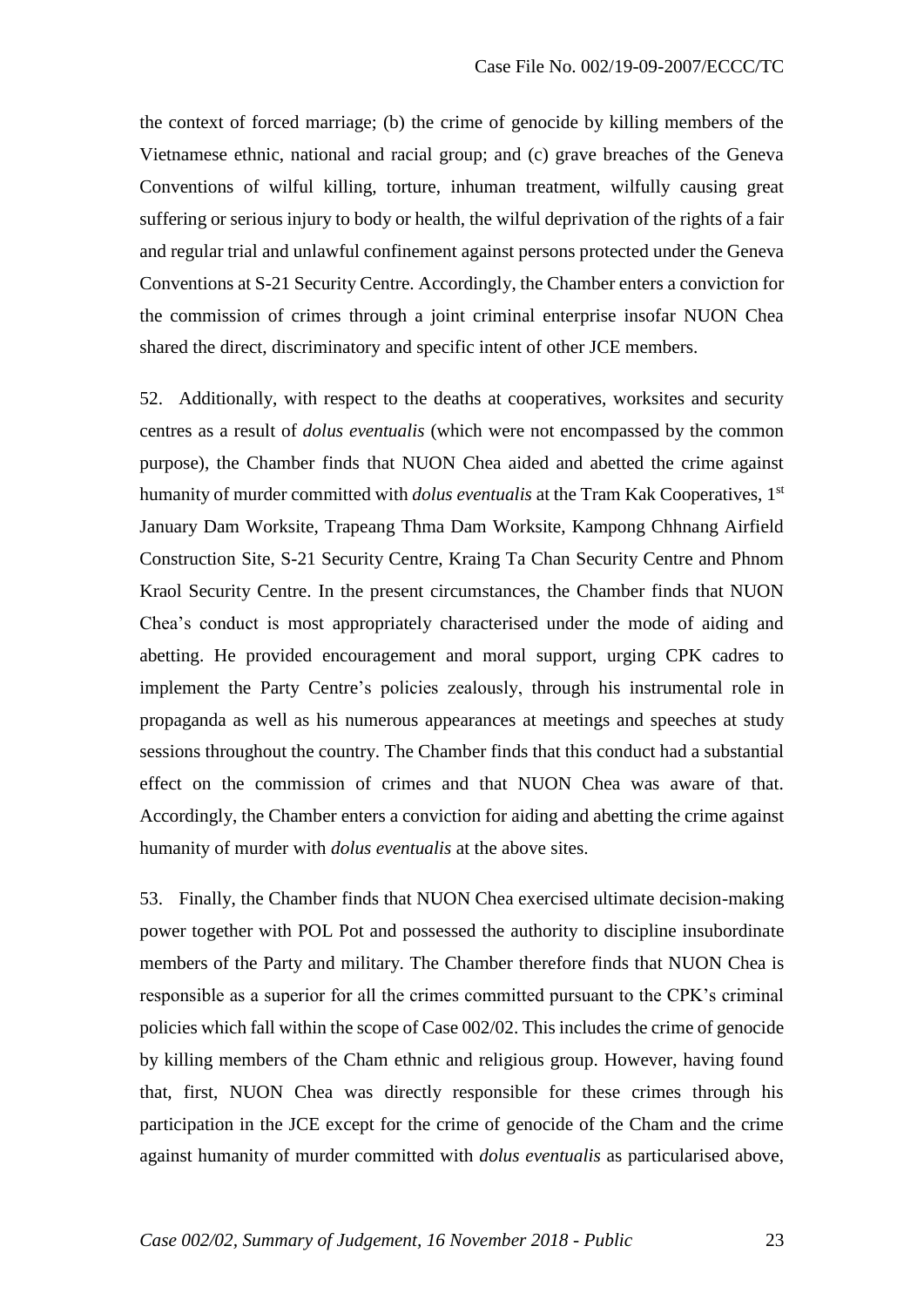and second, that NUON Chea is responsible for aiding and abetting the aforementioned crimes against humanity of murder committed with *dolus eventualis*, the Chamber enters a conviction under the doctrine of superior responsibility for the crime of genocide by killing members of the Cham ethnic and religious group. For the remainder, the Chamber considered NUON Chea's superior position in sentencing.

## <span id="page-24-0"></span>*KHIEU Samphan's Responsibility*

54. KHIEU Samphan became a candidate member of the CPK Central Committee in 1971 and a full-rights member in 1976. In 1970, KHIEU Samphan was named Deputy Chairman of FUNK and Commander-in-Chief of the Cambodian People's National Liberation Armed Forces. In reality, KHIEU Samphan held no direct military authority, and it was POL Pot who was in charge of the CPNLAF forces. KHIEU Samphan also assumed the posts of Deputy Prime Minister and Minister of National Defence in GRUNK. After the fall of Phnom Penh in April 1975, KHIEU Samphan retained his roles as Deputy Prime Minister, Minister of National Defence and CPNLAF Commander-in-Chief, and as such continued to exercise certain diplomatic functions, such as meeting visiting delegations from foreign countries and leading Cambodian delegations on trips abroad.

55. In October 1975, the CPK Standing Committee assigned KHIEU Samphan responsibility for "the Front and the Royal Government, and Commerce for accounting and pricing". Around October 1975, KHIEU Samphan became one of two members of Office 870 which oversaw the implementation of Standing Committee decisions. However, the Chamber is not satisfied that, as has been alleged, KHIEU Samphan ever served as the Chairman of Office 870. In April 1976, KHIEU Samphan was appointed President of the State Presidium, a role which was largely symbolic and in which he had no executive power. As President of the State Presidium, he continued to perform diplomatic and ceremonial functions.

56. KHIEU Samphan was never formally a member of the CPK Standing Committee but he regularly attended and participated in Standing Committee meetings at which matters central to the common purpose were discussed. In his capacity as a member of the Central Committee, KHIEU Samphan attended the Third, Fourth and Fifth Party Congresses which adopted policies from the Standing Committee concerning the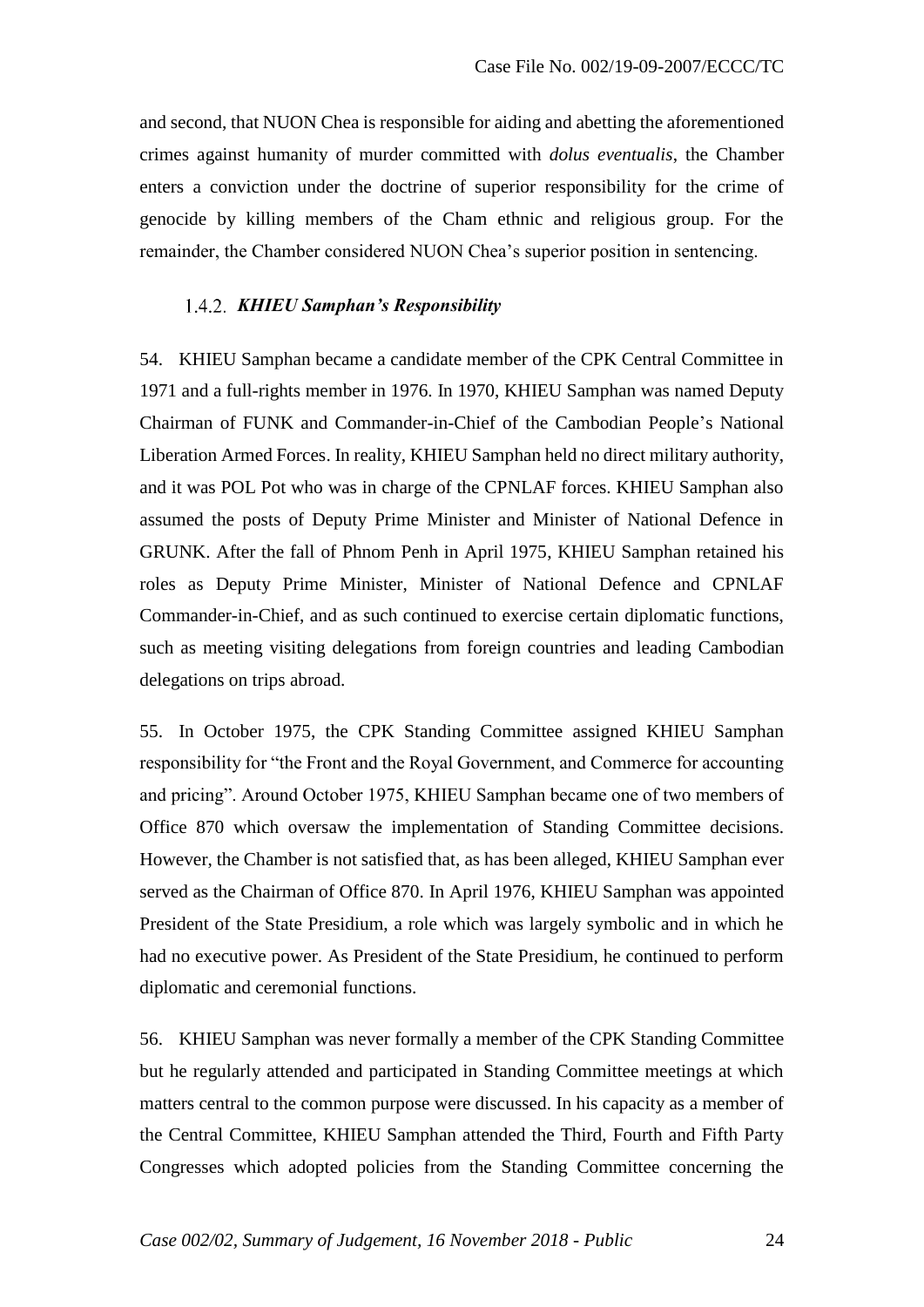overall political line in accordance with the principle of democratic centralism. KHIEU Samphan was a fully-fledged member at the time the Central Committee approved the delegation of the "right to smash" down the ranks of the CPK. As a full-rights voting member of the Central Committee, KHIEU Samphan contributed to the adoption of the mid-1978 Central Committee memorandum calling for compassion to be accorded to "misled persons" who had, among other things, served as *Yuon* agents – a policy, which the Chamber found had no tangible impact. The Chamber is satisfied that KHIEU Samphan not only shared support for the common purpose, but that he publicly supported it throughout the Democratic Kampuchea period.

57. Further, the Chamber finds that in a pattern that continued throughout the Democratic Kampuchea era, KHIEU Samphan publicly promoted, confirmed and endorsed the common purpose. He was the chairman of a Special National Congress which was apparently held in the aftermath of 17 April 1975 and participated in meetings in May 1975 at the Silver Pagoda in Phnom Penh. Further, KHIEU Samphan personally perpetuated the Party line by leading indoctrination sessions at mass rallies and re-education seminars for, among others, returnees from abroad and Ministry of Commerce cadres, which were aimed at strengthening socialist consciousness, forging worker-peasant identity and engendering support for CPK policies. At 17 April anniversaries and other events, KHIEU Samphan publicly lauded the CPK's successes and encouraged popular support of *Angkar*'s program for building and defending Democratic Kampuchea. The Chamber is therefore satisfied that KHIEU Samphan thus not only shared support for the common purpose, but as a senior leader he actively, vocally and publicly promoted, confirmed and endorsed it domestically and on the international stage. Moreover, through his many public speeches and statements during the Democratic Kampuchea period, KHIEU Samphan encouraged and incited the execution of the CPK's various policies.

58. In sum, the Chamber finds that KHIEU Samphan participated in the common purpose. As the face of Democratic Kampuchea, KHIEU Samphan supported and promoted the common purpose, and encouraged, incited and legitimised its implementation through criminal policies. He further instructed cadres on their implementation while enabling and controlling the same. Accordingly, the Chamber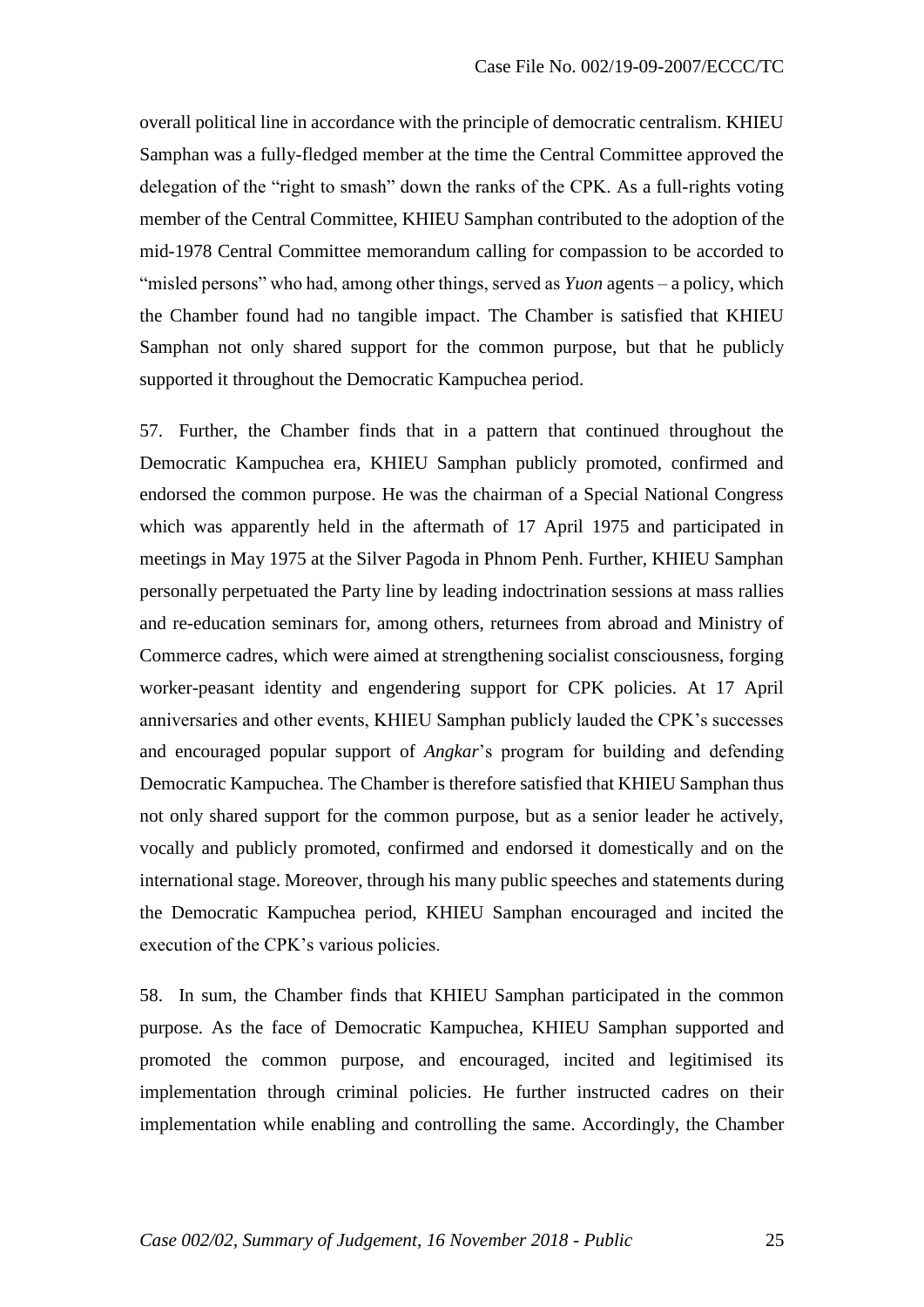finds that KHIEU Samphan made a significant contribution to the commission of crimes perpetrated by CPK cadres within the scope of Case 002/02.

59. Further, the Chamber finds that KHIEU Samphan, for the reasons detailed in the Judgement, shared the intent, including where requisite the discriminatory and specific intent, of the other JCE members to commit the crimes encompassed by the common purpose, bar one exception. The Chamber was unable to identify or infer genocidal intent on the part of KHIEU Samphan regarding the Cham.

60. The Chamber thus finds that KHIEU Samphan committed, through a joint criminal enterprise: (a) the crimes against humanity of murder, extermination, deportation, enslavement, imprisonment, torture, persecution on political, religious and racial grounds, and other inhumane acts through attacks against human dignity, conduct characterised as enforced disappearances, forced transfer, forced marriage and rape in the context of forced marriage; (b) the crime of genocide by killing members of the Vietnamese ethnic, national and racial group; and (c) grave breaches of the Geneva Conventions of wilful killing, torture, inhuman treatment, wilfully causing great suffering or serious injury to body or health, the wilful deprivation of the rights of a fair and regular trial and unlawful confinement against persons protected under the Geneva Conventions at S-21 Security Centre. Accordingly, the Chamber enters a conviction for the commission of crimes through a joint criminal enterprise for which KHIEU Samphan shared the direct, discriminatory and specific intent of other JCE members.

61. Additionally, with respect to the deaths of workers and peasants at cooperatives, worksites and security centres as a result of *dolus eventualis* (which were not encompassed by the common purpose), the Chamber finds that KHIEU Samphan aided and abetted the crime against humanity of murder at the Tram Kak Cooperatives, 1st January Dam Worksite, Trapeang Thma Dam Worksite, Kampong Chhnang Airfield Construction Site, S-21 Security Centre, Kraing Ta Chan Security Centre and Phnom Kraol Security Centre. In the present circumstances, the Chamber finds that KHIEU Samphan's conduct is most appropriately characterised under the mode of aiding and abetting. He provided encouragement and moral support by his attendance at meetings and his appearances and speeches at study sessions throughout the country, openly and actively encouraging and providing moral support to CPK cadres in the implementation of the Party Centre's policies. The Chamber finds that this conduct had a substantial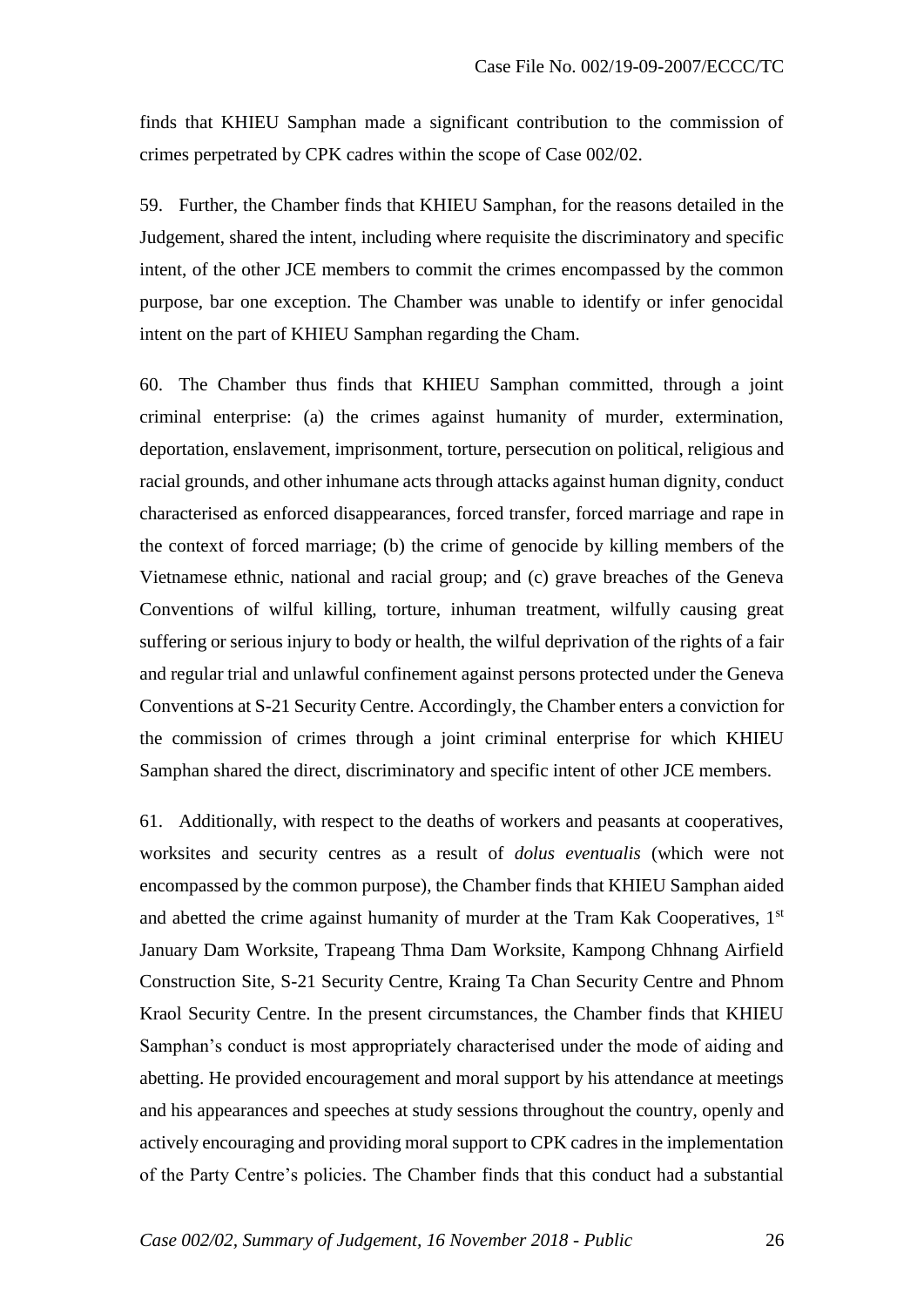effect on the commission of crimes and that KHIEU Samphan was aware of that. Accordingly, the Chamber enters a conviction for aiding and abetting the crime against humanity of murder with *dolus eventualis* at the above sites.

62. Finally, the evidence did not rise to the level of proving that KHIEU Samphan actively assisted or facilitated the execution of the genocidal policy against the Cham. The Chamber is also not satisfied that KHIEU Samphan was a superior in the sense of having had the ability to prevent or punish the commission of crimes. The Chamber therefore finds that KHIEU Samphan is not responsible for the crime of genocide by killing members of the Cham ethnic and religious group, neither as aider or abettor nor as superior.

## <span id="page-27-0"></span>**1.5. Civil Party Reparations**

63. A total of 3,865 Civil Parties were admitted in the present case and comprised the consolidated group of Civil Parties at trial represented by two Civil Party Lead Co-Lawyers.

64. The Chamber notes that both Accused in Case 002 have been found to be indigent. Under the ECCC Internal Rules, the Civil Party Lead Co-Lawyers may request the Chamber to recognise specific reparations measures. Such measures have been designed or identified in coordination with the Victims Support Section in order to appropriately acknowledge the harm suffered by Civil Parties as a result of the commission of the crimes at issue in Case 002/02 and to provide benefits to the Civil Parties that address this harm. In Case 002/02, the Civil Party Lead Co-Lawyers sought the judicial recognition of 14 projects, out of 18 projects initially proposed, as appropriate reparations.

65. The Chamber finds that, as a consequence of the crimes of which the Accused have been convicted, the Civil Parties and a very large number of additional victims have suffered immeasurable harm, including physical suffering, economic loss, loss of dignity, psychological trauma and grief arising from the loss of family members or close relations.

66. The Chamber finds that the following projects comply with the requirements of Internal Rule 23*quinquies* and therefore endorses them. Projects 1, 2 and 3 concern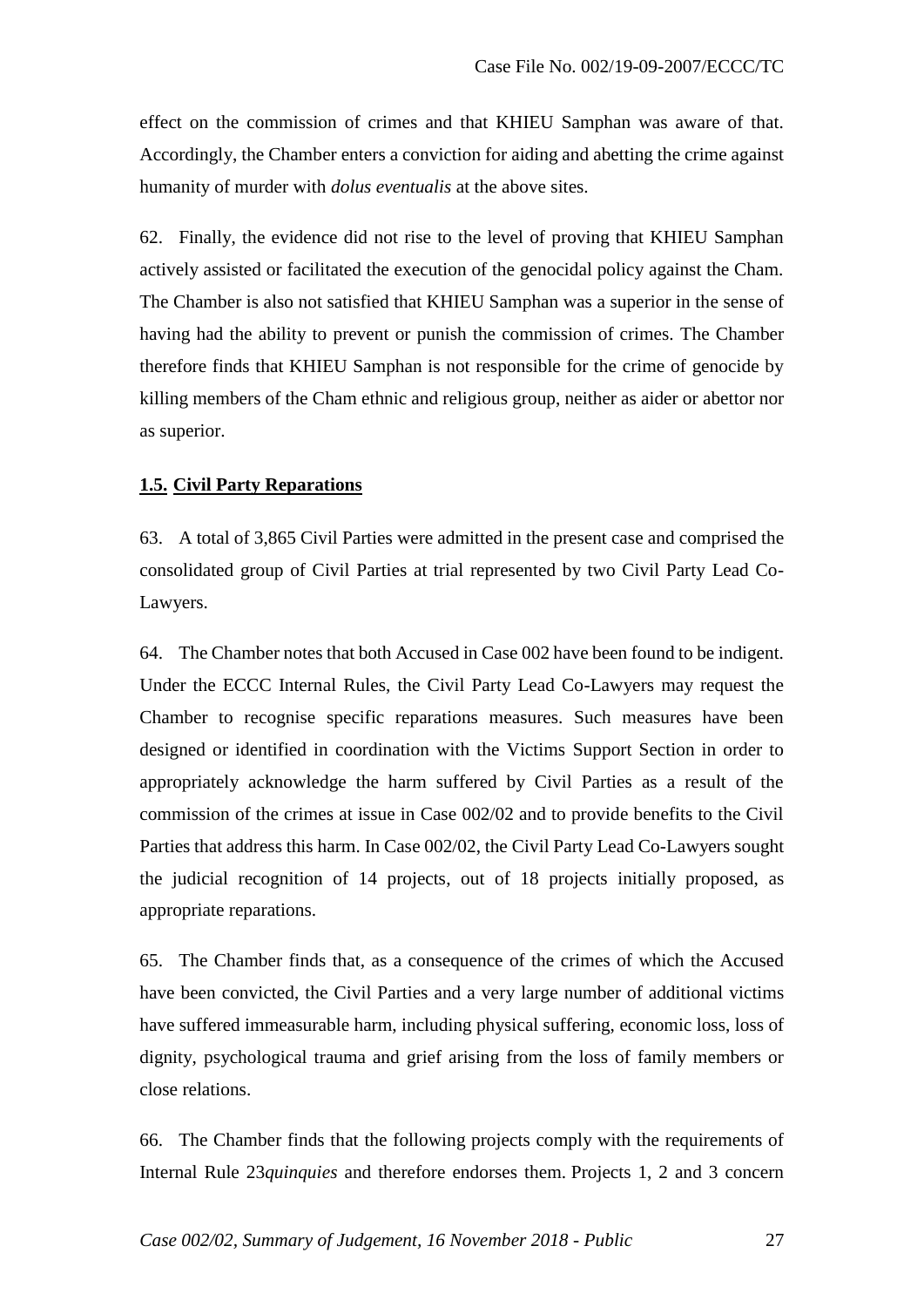forms of education on Khmer Rouge history and Civil Parties' experiences aimed at guaranteeing non-repetition. Projects 4, 5, 6 and 12 provide documentation of the experiences of specific groups of Civil Parties, including persons affected by the treatment of the Cham, the treatment of the Vietnamese, and the regulation of marriage, with a view to prevent the recurrence of crimes targeting these groups. Projects 7, 8, 9 and 10 commemorate the suffering of Civil Parties and make their accounts accessible to the society at large, thus providing measures of satisfaction. Project 11 and the healthcare component of project 13 provide mental and physical care to Civil Parties focusing on rehabilitation.

67. The Chamber finds that the specific component of project 13 related to livelihood support seeks to provide benefits to the Civil Parties in the form of individual, monetary payments. As these initiatives fall outside the scope of Internal Rule 23*quinquies* (1), which provides that the Chamber may only award collective and moral reparations, and excludes monetary payments to the Civil Parties, the Chamber is unable to endorse them as reparation measures. Further, the Chamber is unable to endorse project 15, which seeks to acknowledge the suffering experienced by indigenous minorities in Ratanakiri and Mondulkiri provinces because of their denigration, discrimination and persecution. The Chamber recalls that Case 002/02 does not include charges specifically related to the targeting, discrimination or persecution of indigenous minorities living in Ratanakiri and Mondulkiri provinces. While recognising the value of this project as such, the Chamber finds that it does not meet the requirements of Internal Rule 23*quinquies* (1): reparation measures must acknowledge the harm suffered as a result of the commission of the crimes of which the Accused are convicted. The Chamber therefore declines to endorse this project.

68. This completes the summary of the Chamber's findings. I will now read out the disposition.

## <span id="page-28-0"></span>**1.6. Disposition and Sentence**

69. The Trial Chamber **REJECTS** the requests made by the KHIEU Samphan Defence to limit the scope of the trial in Case 002/02.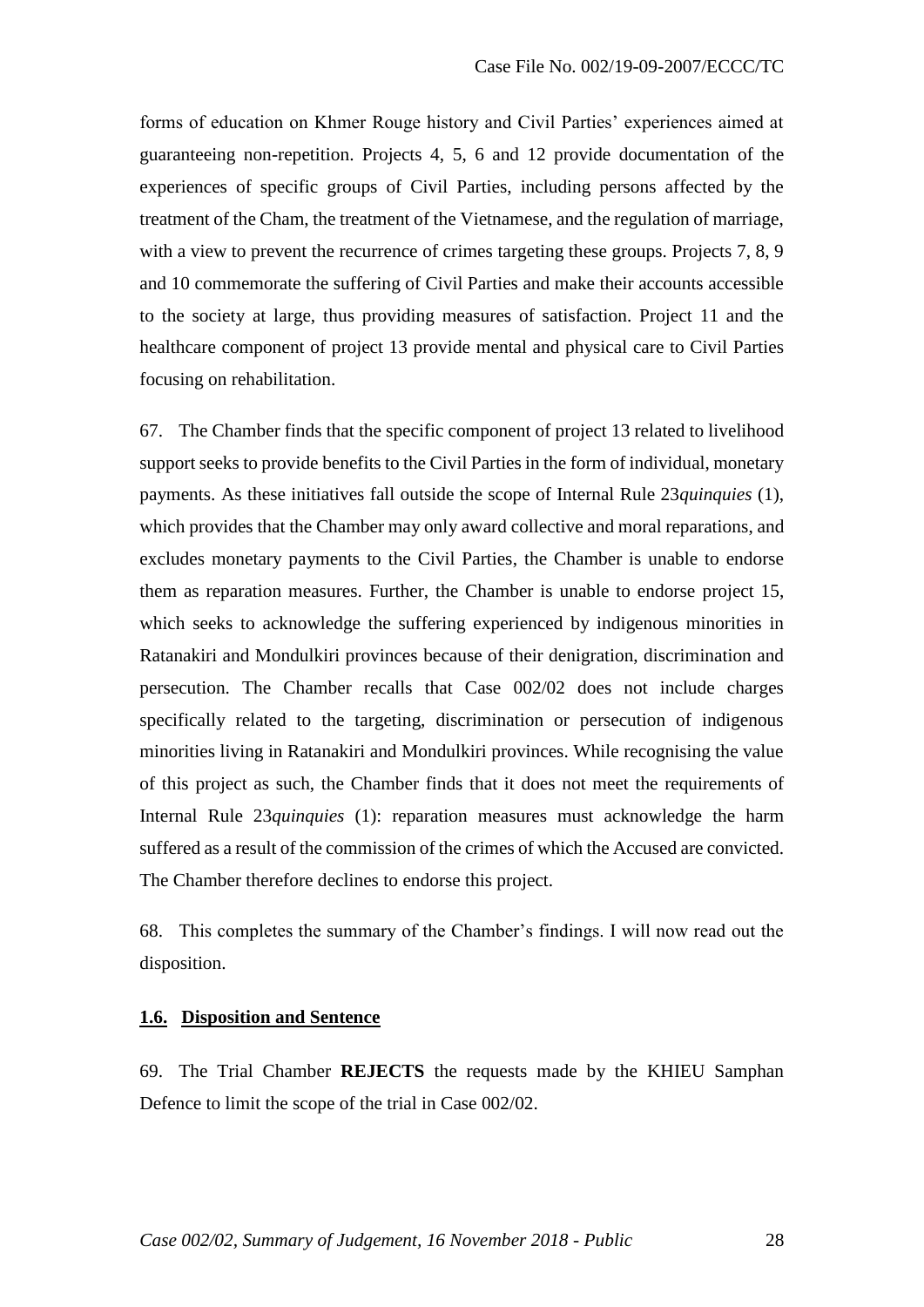70. The Trial Chamber **RECHARACTERISES** the crime against humanity of extermination to the crime against humanity of murder, including with *dolus eventualis*, regarding deaths that occurred due to the conditions and circumstances imposed to the victims at the following crime sites: Tram Kak Cooperatives, 1<sup>st</sup> January Dam Worksite, Trapeang Thma Dam Worksite, Kampong Chhnang Airfield Construction Site, S-21 Security Centre, Kraing Ta Chan Security Centre and Phnom Kraol Security Centre.

71. The Trial Chamber finds the Accused **NUON Chea** to be **GUILTY** of having committed within the territory of Cambodia between 17 April 1975 and 6 January 1979, through his acts and omissions as summarised above and detailed in the full written version of the Judgement, the following crimes:

- PURSUANT TO Articles 5, 29 (new) and 39 (new) of the ECCC Law, the crimes against humanity of murder, extermination, deportation, enslavement, imprisonment, torture, persecution on political, religious and racial grounds, and the other inhumane acts through attacks against human dignity and conduct characterised as enforced disappearances, forced transfer, forced marriage and rape in the context of forced marriage.
- PURSUANT TO Articles 6, 29 (new) and 39 (new) of the ECCC Law, grave breaches of the Geneva Conventions, namely wilful killing, torture, inhuman treatment, wilfully causing great suffering or serious injury to body or health, wilfully depriving a prisoner of war or civilian the rights of fair and regular trial and unlawful confinement of a civilian.
- PURSUANT TO Articles 4, 29 (new) and 39 (new) of the ECCC Law, genocide by killing members of the Vietnamese and Cham groups.

72. The Trial Chamber finds the Accused **KHIEU Samphan** to be **GUILTY** of having committed within the territory of Cambodia between 17 April 1975 and 6 January 1979, through his acts and omissions as summarised above and detailed in the full written version of the Judgement, the following crimes:

- PURSUANT TO Articles 5, 29 (new) and 39 (new) of the ECCC Law, the crimes against humanity of murder, extermination, deportation, enslavement,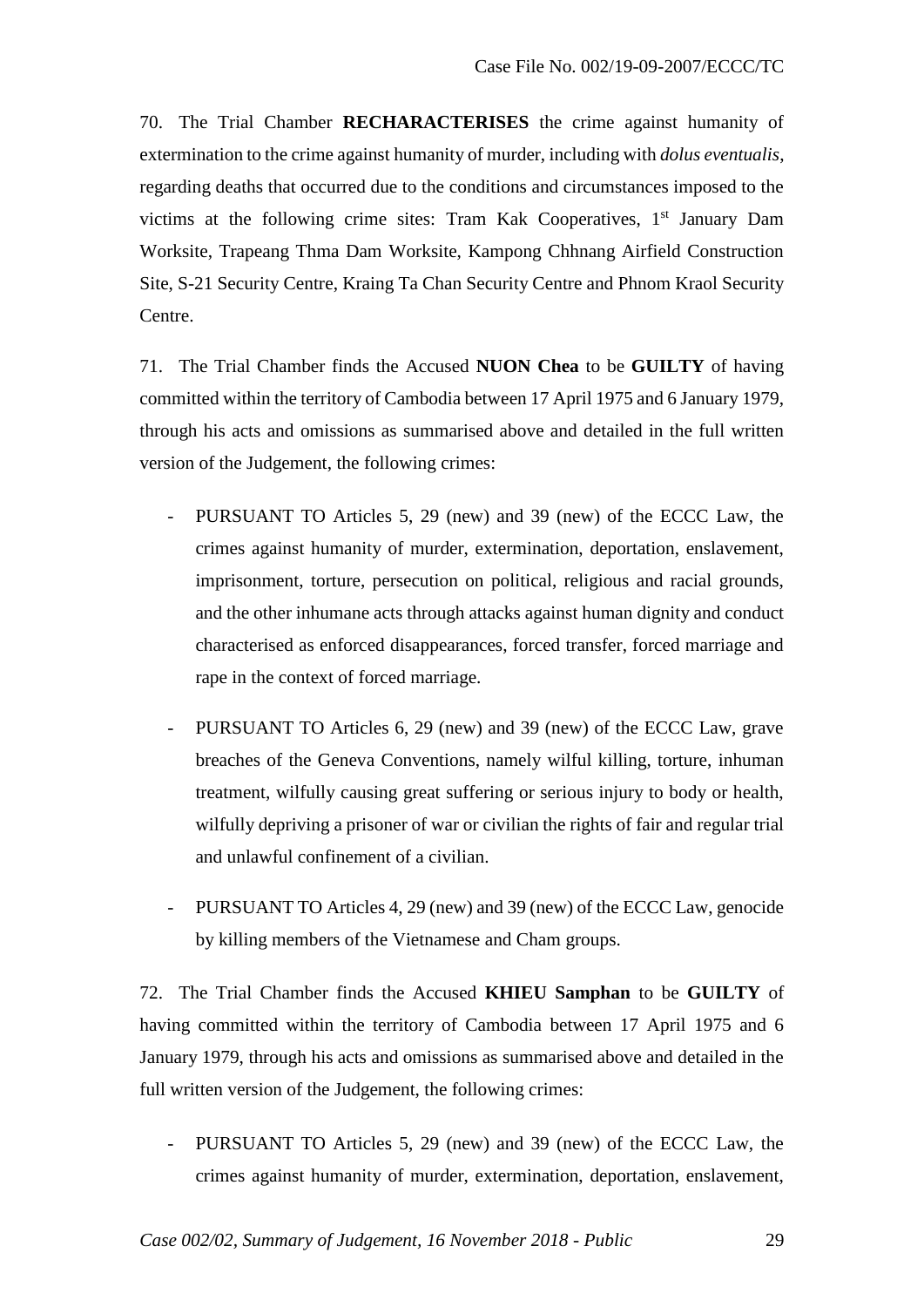imprisonment, torture, persecution on political, religious and racial grounds, and the other inhumane acts through attacks against human dignity and conduct characterised as enforced disappearances, forced transfer, forced marriage and rape in context of forced marriage.

- PURSUANT TO Articles 6, 29 (new) and 39 (new) of the ECCC Law, grave breaches of the Geneva Conventions, namely wilful killing, torture, inhuman treatment, wilfully causing great suffering or serious injury to body or health, wilfully depriving a prisoner of war or civilian the rights of fair and regular trial and unlawful confinement of a civilian.
- PURSUANT TO Articles 4, 29 (new) and 39 (new) of the ECCC Law, genocide by killing members of the Vietnamese group.

73. The Trial Chamber finds the Accused **NUON Chea** and **KHIEU Samphan** to be **NOT GUILTY** of the remaining crimes within the scope of Case 002/02. Therefore, the Chamber **ACQUITS** both Accused of these crimes.

74. The Chamber has considered the gravity of the crimes, including their scale and brutality as well as the number and vulnerability of victims, for which the Accused have been convicted, as well as relevant aggravating and mitigating circumstances.

75. The Chamber sentences the Accused, **NUON Chea**, to **LIFE IMPRISONMENT**. Taking into consideration the life sentence imposed on NUON Chea in Case 002/01, the Chamber merges the two sentences into a single term of life imprisonment.

76. The Chamber sentences the Accused, **KHIEU Samphan**, to **LIFE IMPRISONMENT**. Taking into consideration the life sentence imposed on KHIEU Samphan in Case 002/01, the Chamber merges the two sentences into a single term of life imprisonment.

77. **DECLARING** the consolidated group of Civil Parties, individually listed in Annex 2, to have suffered harm as a result of the commission of the crimes for which NUON Chea and KHIEU Samphan have been convicted, and pursuant to Internal Rule 23*quinquies* (3) (b), the Chamber grants in part the Civil Party Lead Co Lawyers'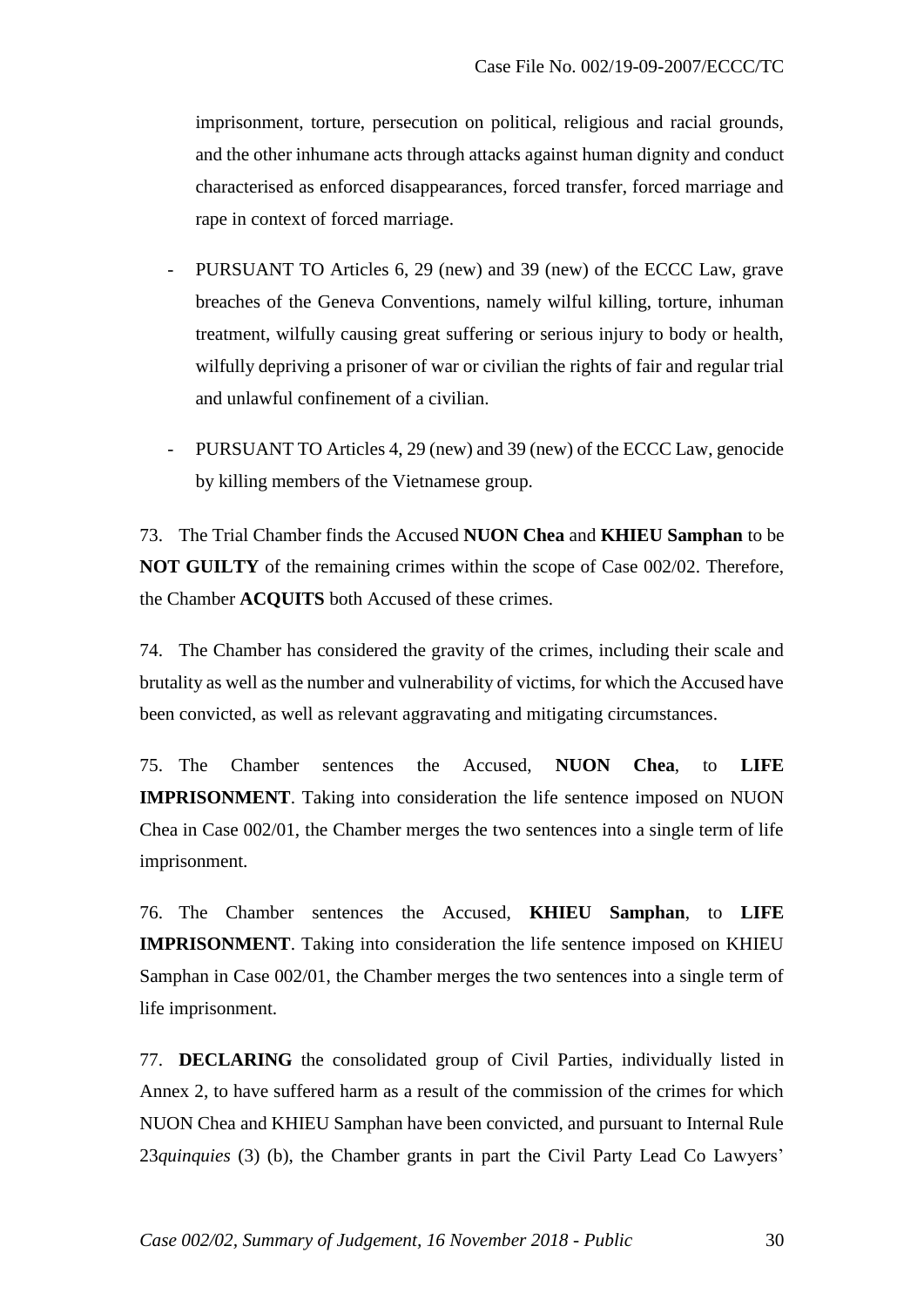requests for moral and collective reparations. As set out in detail in Section 21 of this Judgement, the Chamber endorses, as projects giving appropriate effect to the award sought and which may be implemented, 13 projects concerning remembrance of the victims and memorialisation of the suffering endured, therapy and psychological assistance to the victims, and documentation and education. The Chamber denies requests concerning two projects, one whole and one in part, which fail to satisfy the requirements of Internal Rule 23*quinquies* (3) (b) (Section 21).

78. This Judgement is publicly pronounced in the ECCC main court room on 16 November 2018.

79. The Chamber **CLARIFIES** that, in accordance with Internal Rule 107 (4) and Article 8.5 of the Practice Direction on the Filing of Documents before the ECCC, the time limit for filing a notice of appeal, if any, will commence on the first calendar day following the day of service of the notification of the fully reasoned, written Judgement in Khmer and one of the other official languages of the ECCC as selected by each Party pursuant to Article 2.2 of the Practice Direction.

80. Judge YOU Ottara appends a separate opinion on genocide to the Judgement.

81. This hearing in Case 002/02 is now concluded.